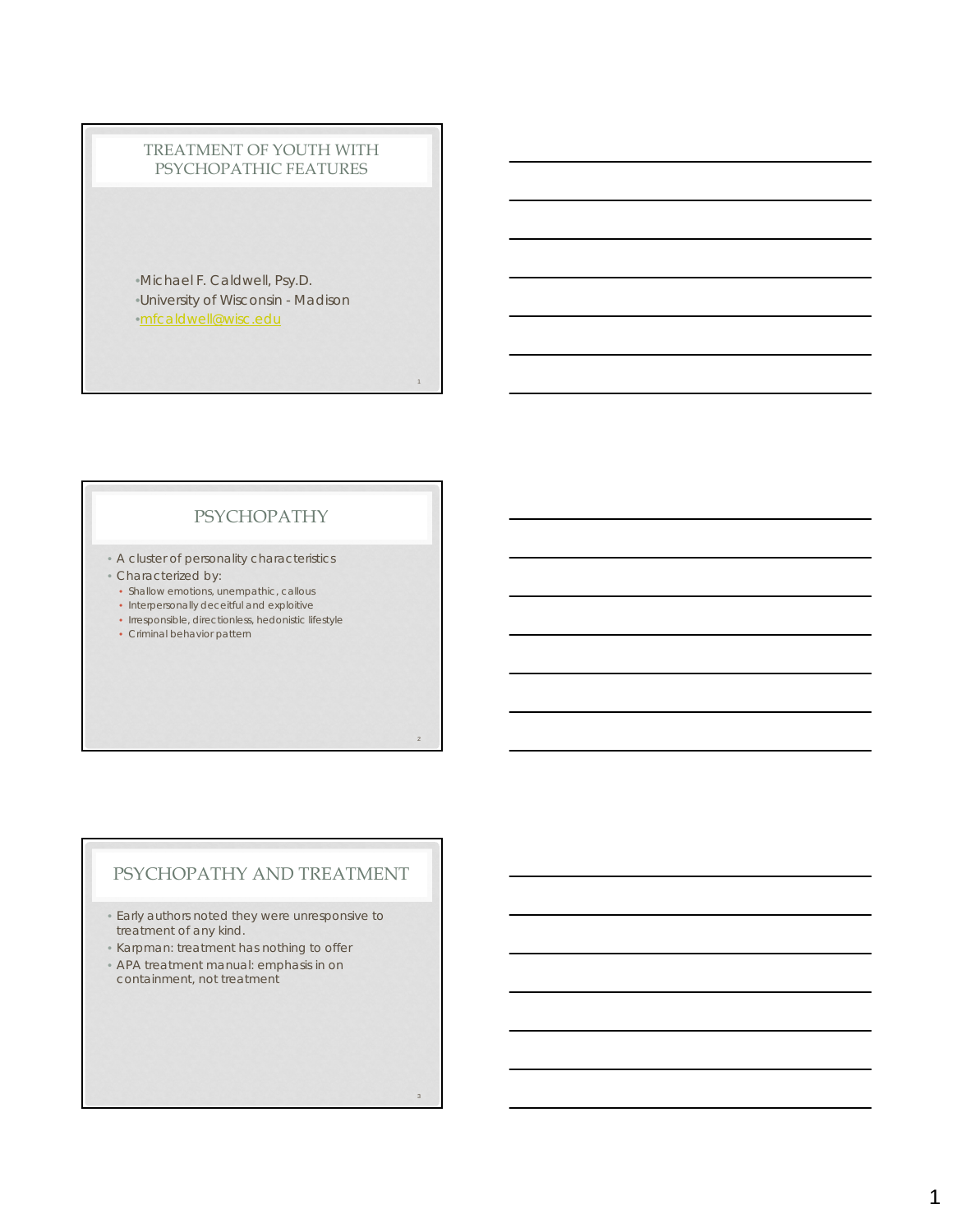#### **STUDIES**

• The idea that psychopaths are not treatable is mostly based on three studies.

## RICE, HARRIS, CORMIER (1992)

4

5

•176 offenders treated in a special treatment program for violent offenders. •Matched with 146 offenders who did not enter the program. •Violent re – offense was collected from

• parole records coded by RA. • re-incarceration in prison.



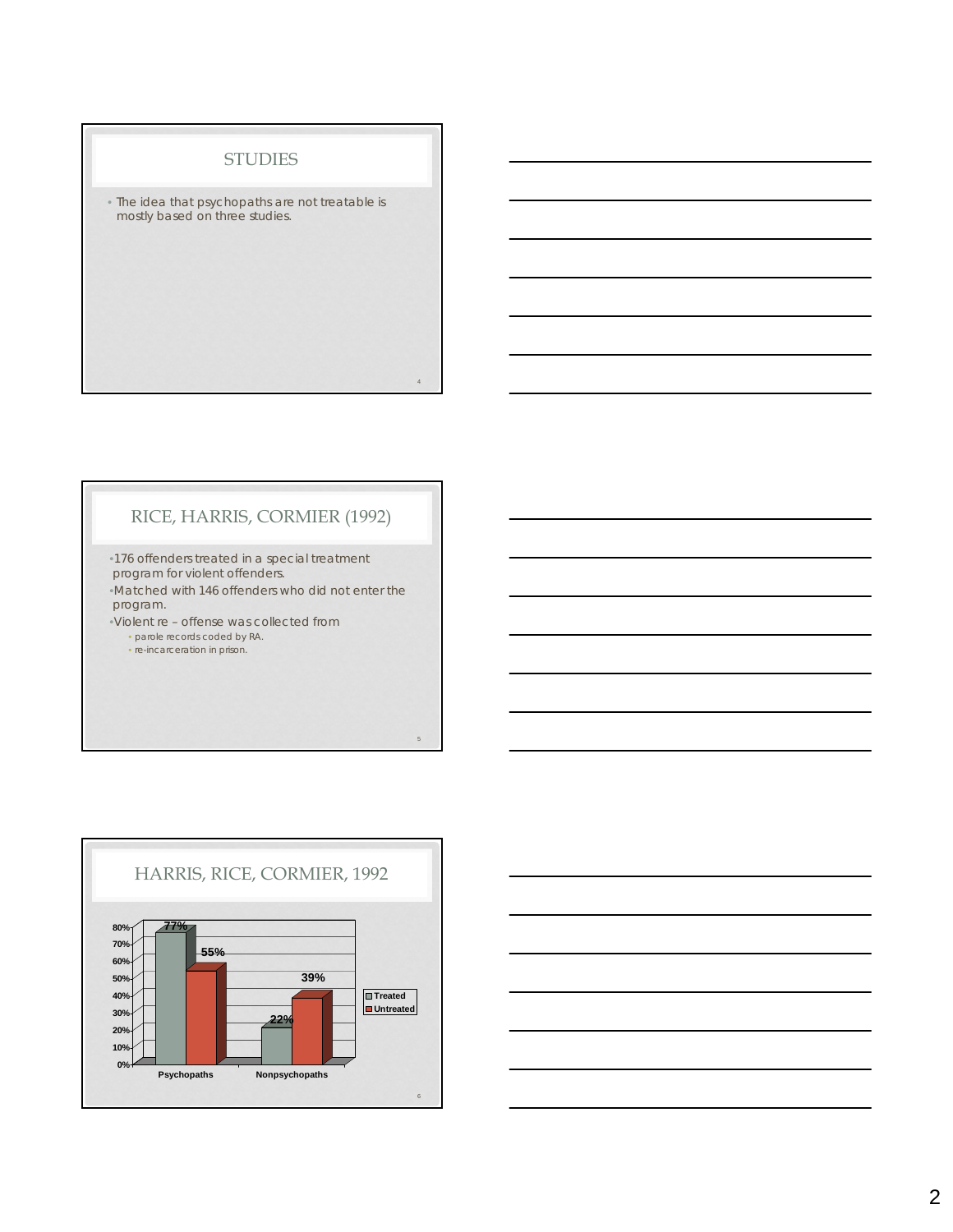#### SETO AND BARBAREE, 1999

- Examined recidivism among treated adult sex offenders.
- RA's rated treatment behavior based on records review.
- Dependent variable (violent failure) included any rule violations noted in parole records, and convictions.

7

 $\alpha$ 





## HARE, CLARK, THORNTON, 2000

- 278 adults released from Her Majesty's Prison System.
- Any participation in social skills or anger management counted as treatment.
- No significant results for the PCL-R total.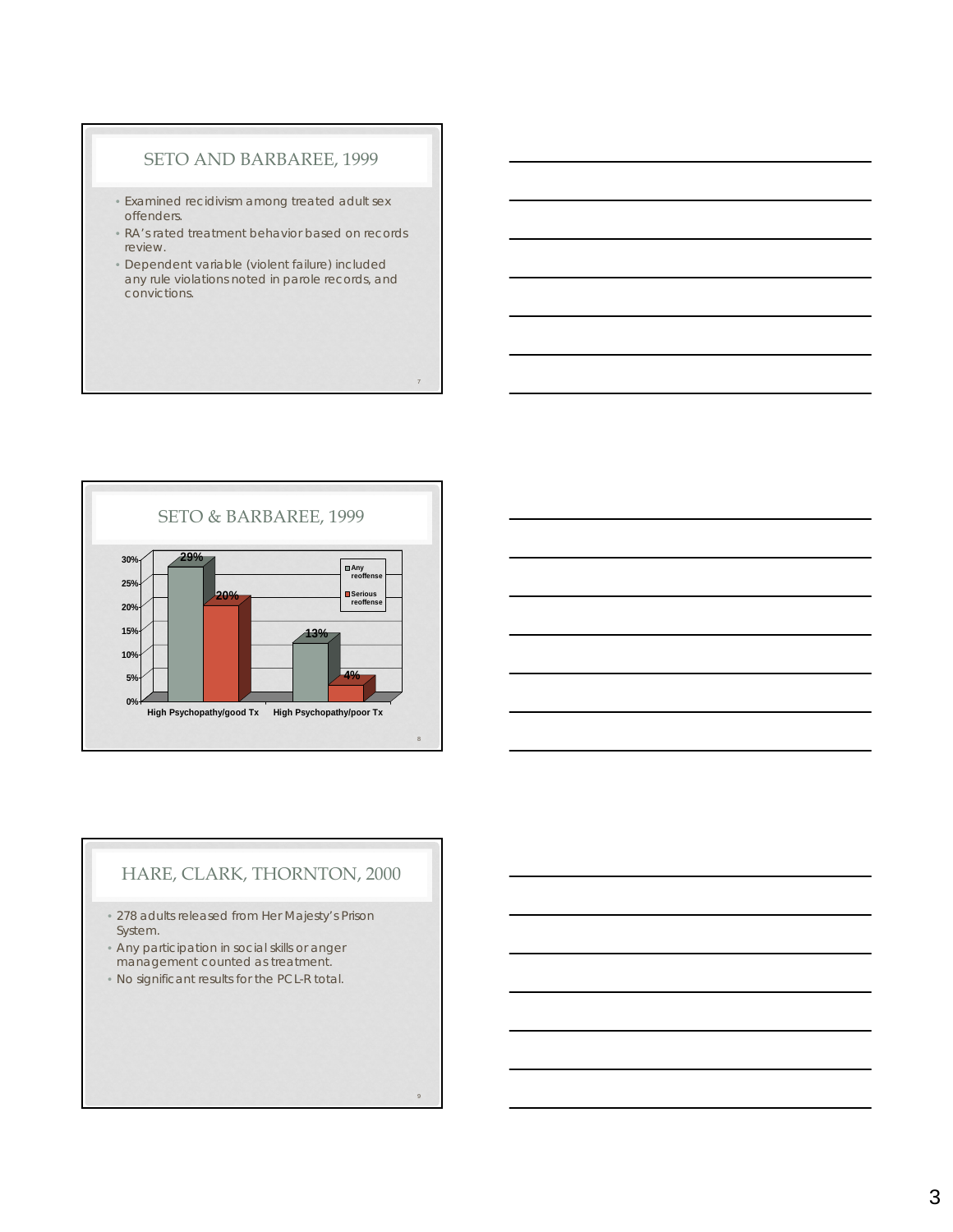



## LEGAL DECISIONS BASED ON JUVENILE PSYCHOPATHY

- Six U.S. and Canadian transfer cases
- US v. Doe (2000): Transfer to criminal court:
- PCL:R (27) offered "as the single best predictor of a person's future criminal recidivism, violent recidivism, and failure to respond to treatment"
- These juvenile acts "reflected a psychopathic personality and not mere immaturity"

#### LEGAL DECISIONS BASED ON JUVENILE PSYCHOPATHY

- Psychopathy cannot be treated:
	- People v. Haynes (1993)
	- State v. Pentland, (1986)
	- Matter of DTH (1997)
	- Morgan v. State (1977)
	- Matter of Fox (1981)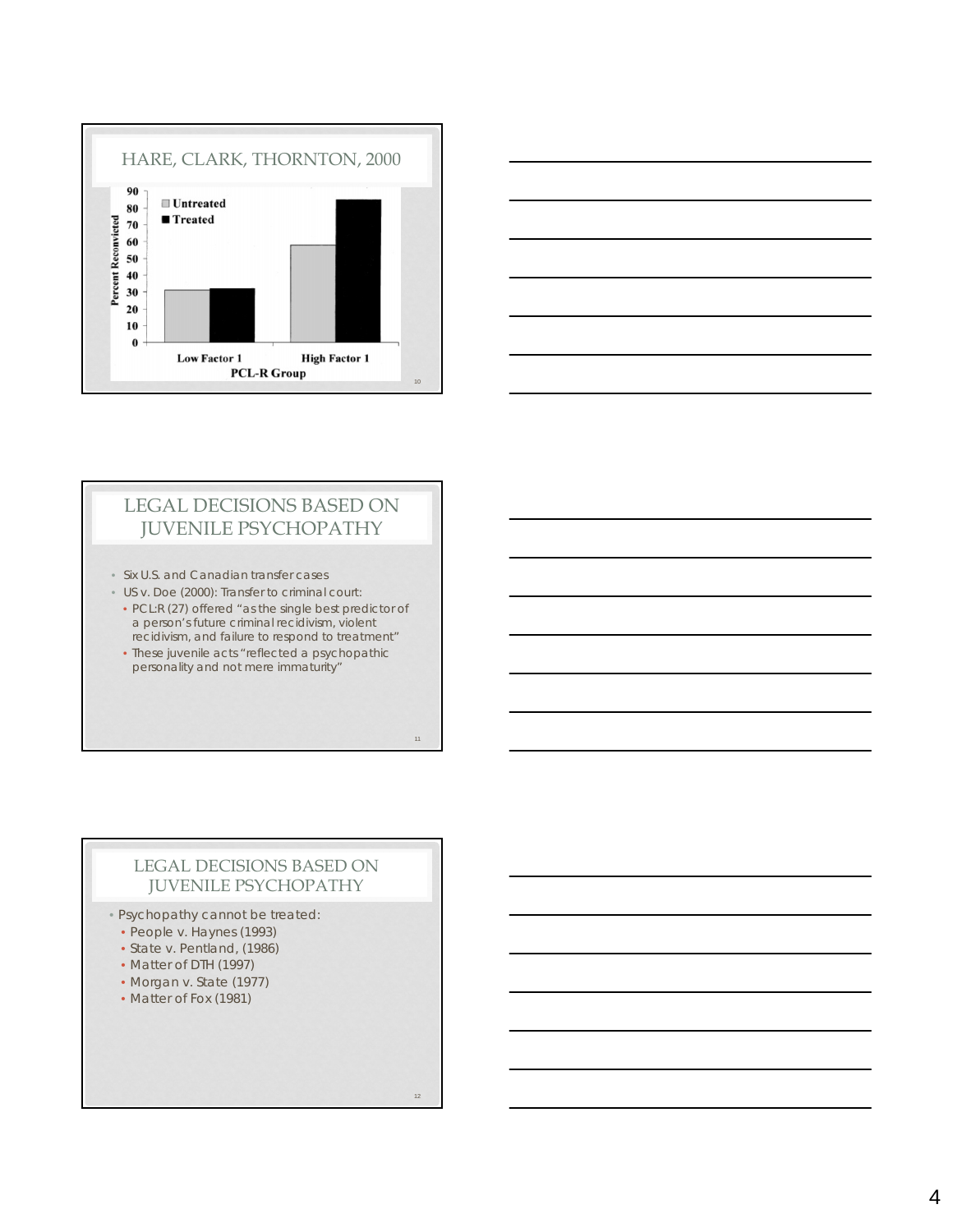



## MJTC HISTORY

- Opened in 1996
- Funding comes from the Department of Corrections, Division of Juvenile Corrections (DJC)
- Operated by the state psychiatric hospital
- Transfers are selected by DJC staff, no prescreening or exclusion criteria.

# MJTC VS. USUAL JCI

## TREATMENT

•15 bed units single bunked •Psychiatry: 1 FTE per 28 youth •Psychology: 1 FTE per 14 youth •Social Work: 1 FTE per 14 youth •Administration: Psychiatric RN

•Most units have 40 - 50 youth double bunked •M.D.: 8 hr. / week contracted psychiatrist for 500 youth •Ph.D.: 1FTE per 75 youth •Social Work: 1 FTE per 40 youth •Administration: B.S. or A.A.; Security supervisor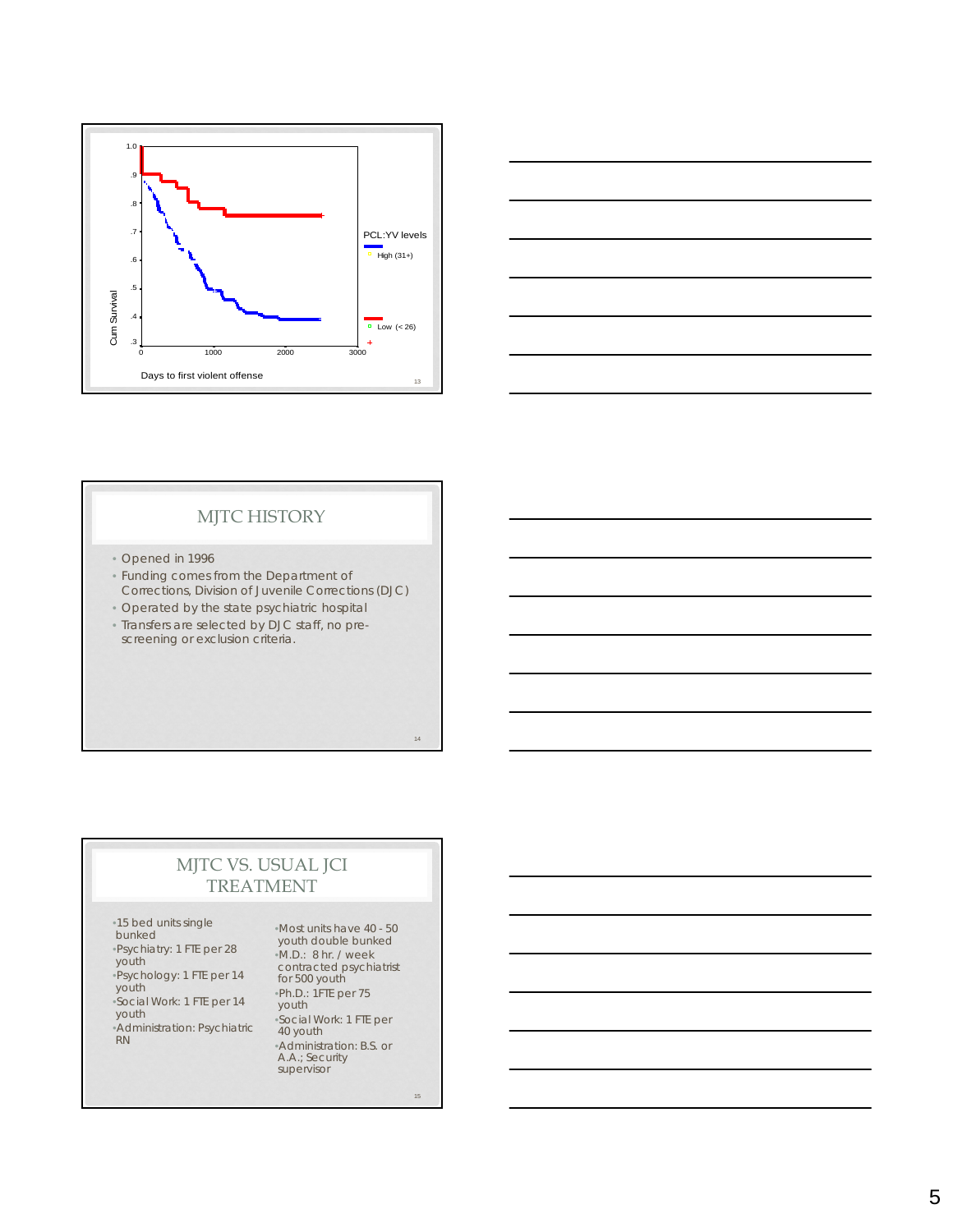## JCI TO MJTC TRANSFER **PROCESS**

- Staff at the sending JCI's identify the most disruptive and aggressive youth: "We pick out our worst kids and send them to you".
- The guiding principle was to send kids that were not seen as "treatable" and only return kids when they seemed amenable to treatment.
- No screening and no criteria for ineligibility.

## MJTC POPULATION

- Ages: 12 to 19, average age is 15 years 8 months.
- Race: 52% African American, 38% White, 7% Hispanic, 2% Asian.
- 71% experienced violence in the home
- 89% have a prior charged violent offense against a person
- Almost half have hospitalized or killed a victim

17

16

## CASE SAMPLE: BARAK

- 15 y.o. male: first arrest at age 9, 18 prior adjudications (drug offenses, weapons, assault, arson) 3 crimes v. persons (1 hospitalized).
- Incarcerated at 14 on Armed Burglary and OMVWOC after several offenses and elopements from community placements.
- In 1 month in the institution: 13 security placements, 6 involved battery or fighting
- On admission: grade achievement level was 3.5, PCL:YV = 38, Aggression Questionnaire total >100.
- Treated on MJTC 1 year (plus 5 weeks at TAU setting). 18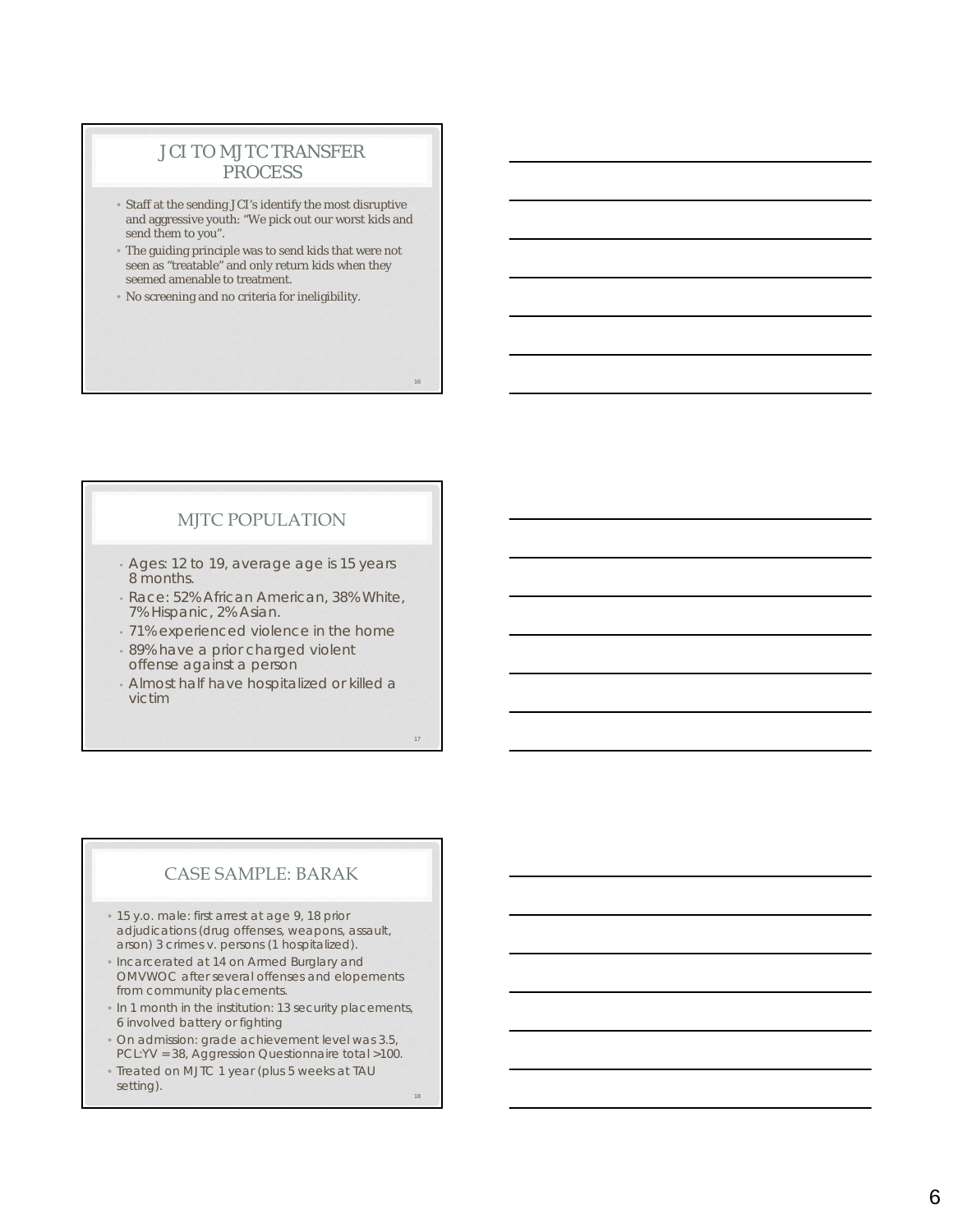

## ADOLESCENTS WITH PSYCHOPATHIC FEATURES

• As assessed with the PCL:YV, adolescents with psychopathic features are significantly more likely to show:

- poor institutional adjustment,
- less progress in treatment and on behavioral points systems, more dropouts and,
- have higher recidivism rates on release, (especially violent recidivism).

## PCL:YV ASSESSMENTS

- Scored from interviews and records compiled at the point of admission; before treatment.
- Good inter rater reliability (ICC = .93)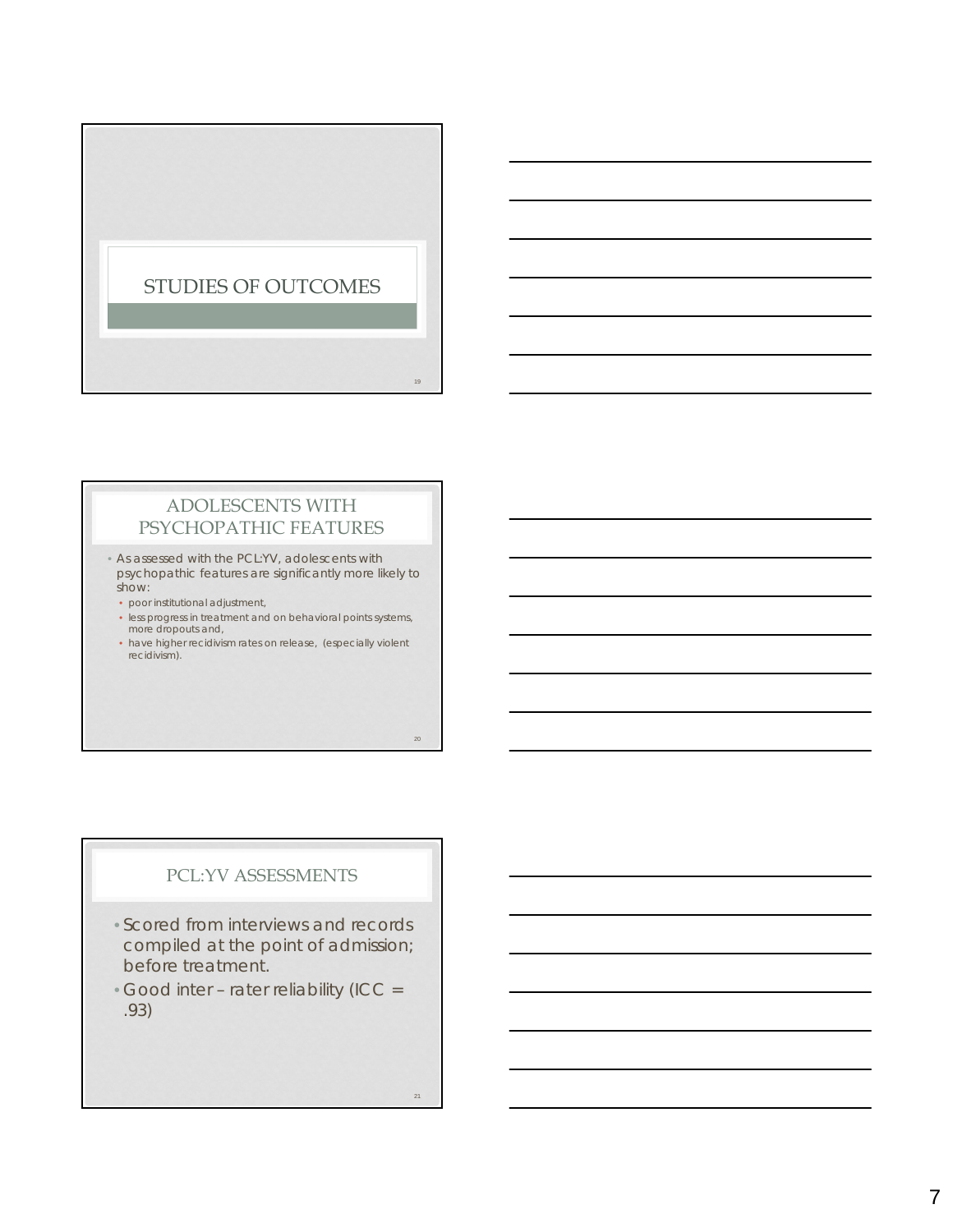|                                                                     | MJTC PCL:YV | Others          |
|---------------------------------------------------------------------|-------------|-----------------|
| Full Scale IO                                                       | $-25**$     | $.00$ to $-.11$ |
| Number of prior charges                                             | $21**$      | .33 to .42      |
| Prior charged crimes vs. persons                                    | $.26***$    | .22 to .27      |
| Worst victim injury code                                            | $.35***$    |                 |
| Pride in Delinguency total                                          | $27**$      |                 |
| Criminal Sentiments Scale total                                     | $.35***$    |                 |
| <b>Aggression Questionnaire Physical</b><br><b>Aggression Scale</b> | $.30**$     |                 |



## PCL:YV SCORES CORRELATIONS

| Number of CD symptoms                     | .63        |
|-------------------------------------------|------------|
| Worst victim injury code                  | $.55*$     |
| Age of onset of disruptive behavior       | $-32**$    |
| Elementary school problems                | $.32**$    |
| Age of first arrest                       | $-25*$     |
| <b>Baseline behavioral scores</b>         | $-0.40***$ |
| <b>Baseline security scores</b>           | $-29**$    |
| * $p < .05;$ ** $p < .01;$ *** $p < .001$ |            |

| <u> 1989 - Johann Stoff, deutscher Stoff, der Stoff, der Stoff, der Stoff, der Stoff, der Stoff, der Stoff, der S</u> |  |                                                                                                                       | <u> Liberal Communication</u> |
|-----------------------------------------------------------------------------------------------------------------------|--|-----------------------------------------------------------------------------------------------------------------------|-------------------------------|
|                                                                                                                       |  | <u> 1989 - Johann Stoff, deutscher Stoffen und der Stoffen und der Stoffen und der Stoffen und der Stoffen und de</u> |                               |
|                                                                                                                       |  | <u> 1989 - Johann Barn, mars ann an t-Amhainn an t-Amhainn an t-Amhainn an t-Amhainn an t-Amhainn an t-Amhainn a</u>  |                               |
|                                                                                                                       |  | <u> 1989 - Johann Stoff, deutscher Stoff, der Stoff, der Stoff, der Stoff, der Stoff, der Stoff, der Stoff, der S</u> |                               |
|                                                                                                                       |  |                                                                                                                       |                               |
|                                                                                                                       |  |                                                                                                                       |                               |
|                                                                                                                       |  |                                                                                                                       |                               |

## COST - BENEFITS

•This study looked at cost - benefits for 101 "comparison" youth that were treated with the usual JCI services matched with 101 "treatment" youth that got most of their services on MJTC. •Pre-treatment information was coded from clinical and corrections records at the time of admission to

MJTC. •Criminal charges were collected from open court

records.

•Followed for an average of 55 months after release  $(range = 18 to 78 months).$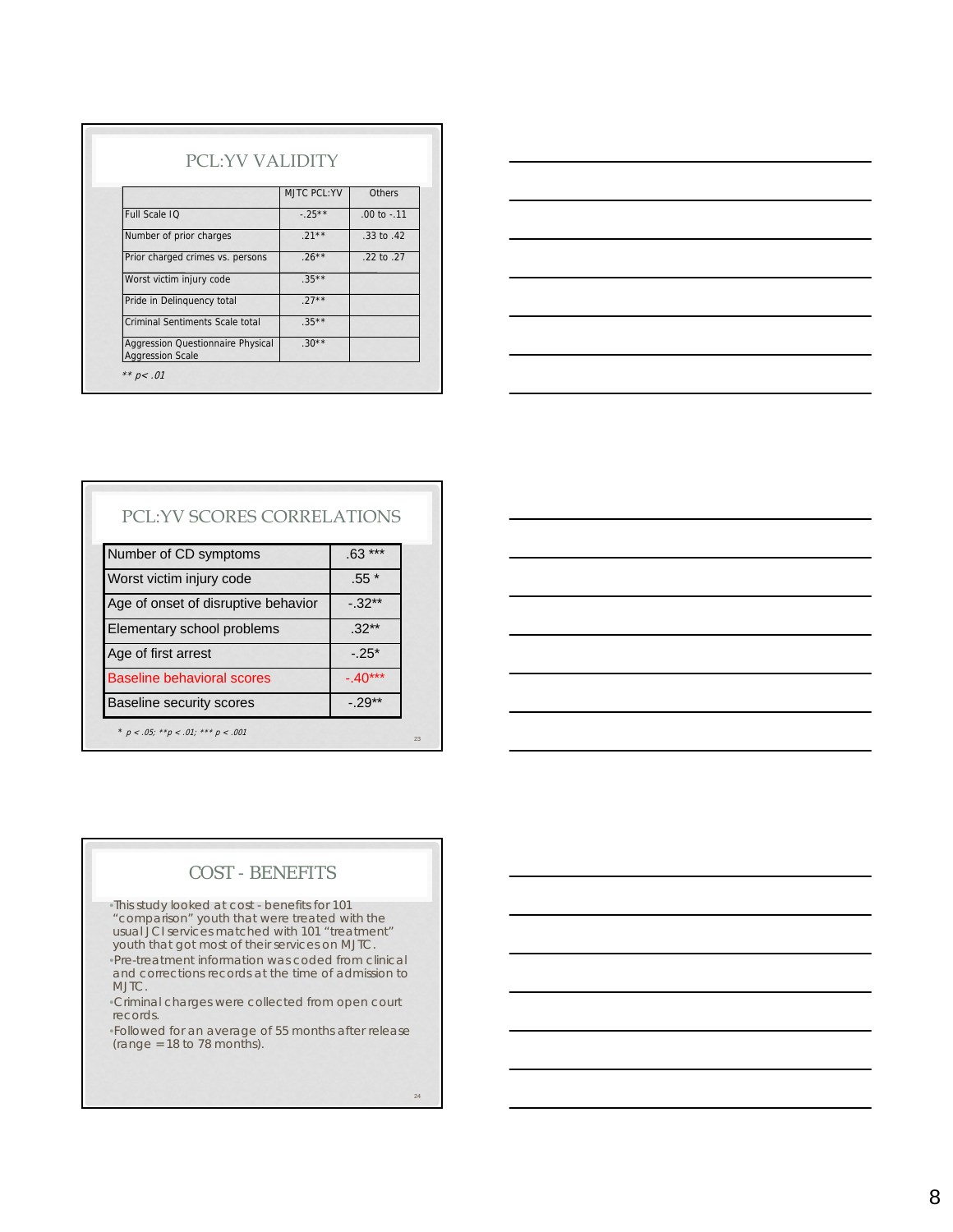## COST - BENEFITS

•Designed to address the tax cost - benefit structure of the MJTC program, so only direct State tax costs were included.

•Collected the number of charged offenses in several categories, time at risk, and days of prison confinement.

•Jail confinement time was not available

•Calculated the mean cost per youth of the two treatment settings, subsequent criminal justice processing, and imprisonment.

25

#### DEMOGRAPHIC & LEGAL HISTORY  $(N = 265)$

|                                          | <b>JCI</b> | <b>MJTC</b> |
|------------------------------------------|------------|-------------|
|                                          | $M$ (sd)   | $M$ (sd)    |
| <b>Percent African American*</b>         | 47         | 39          |
| Age at first arrest                      | 11.1(2.5)  | 10.7(2.4)   |
| <b>Number of prior charges</b>           | 11.0(8.2)  | 115(9.1)    |
| Number of prior crimes v. persons        | 4.5(5.2)   | 4.6(6.7)    |
| Percent that had hospitalized/killed     | 38.8       | 47.9        |
| victim                                   |            |             |
| Percent adjudicated for a violent felony | 51         | 50          |
| Number of conduct reports, pre-MJTC      | 3.8(3.6)   | 2.5(2.6)    |

| $\overbrace{\hspace{27mm}}^{}$ | the contract of the contract of the contract of the contract of the contract of                                        |  |  |  |
|--------------------------------|------------------------------------------------------------------------------------------------------------------------|--|--|--|
|                                |                                                                                                                        |  |  |  |
|                                | <u> 1999 - Johann John Stoff, deutscher Stoffen und der Stoffen und der Stoffen und der Stoffen und der Stoffen un</u> |  |  |  |
|                                | <u> Alexander de la contrada de la contrada de la contrada de la contrada de la contrada de la contrada de la co</u>   |  |  |  |
|                                |                                                                                                                        |  |  |  |
|                                | <u> Alexandro de la contrada de la contrada de la contrada de la contrada de la contrada de la contrada de la co</u>   |  |  |  |
|                                |                                                                                                                        |  |  |  |

|                                  | JCI        | <b>MJTC</b> |  |
|----------------------------------|------------|-------------|--|
|                                  | $M$ (sd)   | $M$ (sd)    |  |
| Age of admission                 | 15/11      | 16/1        |  |
| Days of secure confinement *     | 764 (375)  | 586 (282)   |  |
| $\ast$<br>Days of MJTC treatment | 160        | 354.        |  |
| Age released from custody        | 17.2(1.2)  | 16.9(0.96)  |  |
| Follow-up days after release     | 1668 (585) | 1591 (564)  |  |

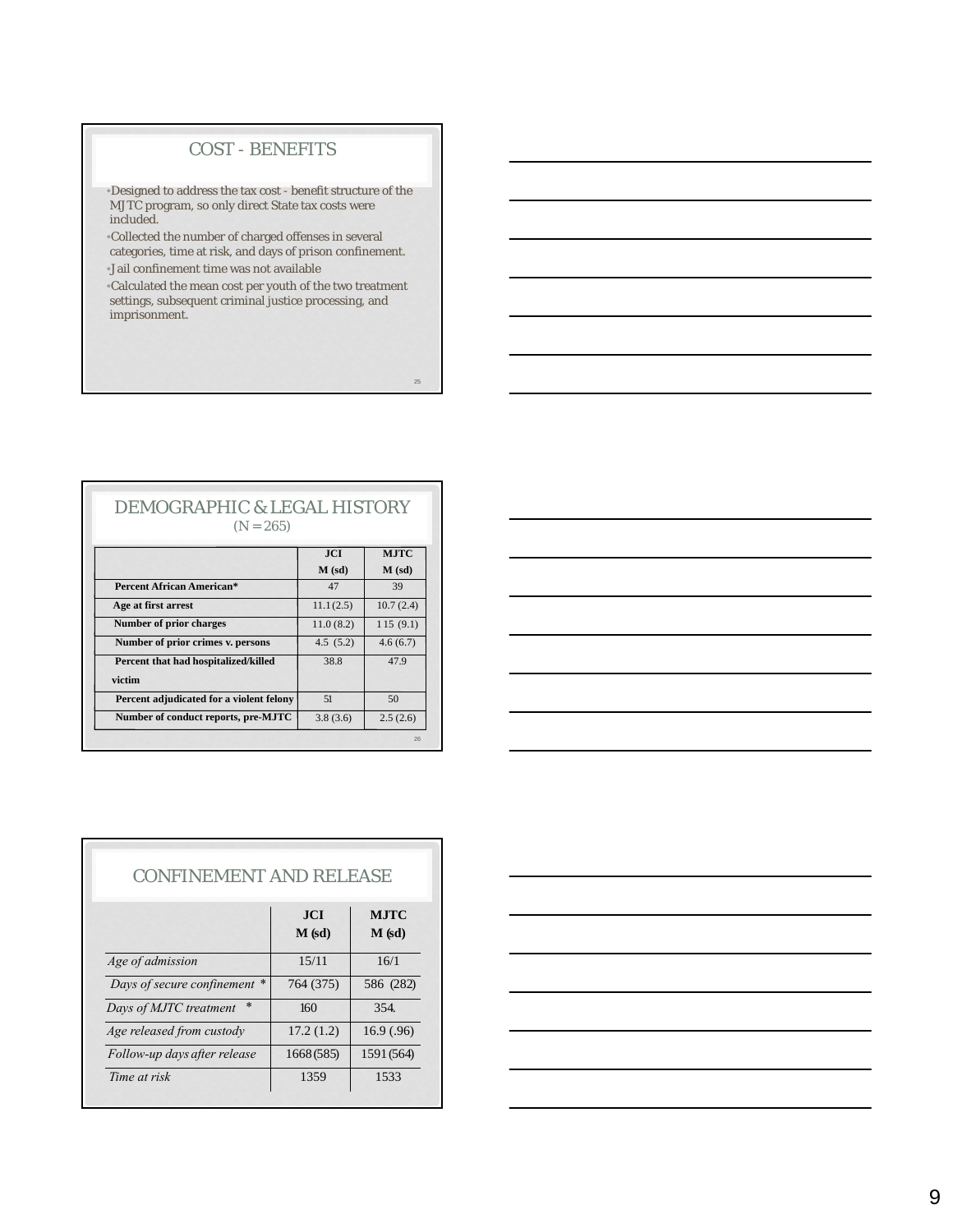#### DEPENDENT VARIABLES

- Borrowed from Cohen (1994,1997) studies on the cost of crime.
- Number and type of charged offenses: theft, larceny, robbery, rape, other violent or non-violent felony or misdemeanors.
- Calculated costs of criminal justice processing paid through taxes only.





#### PROPENSITY ANALYSIS

- Propensity analysis (Rosenbaum & Rubin, 1983, 1984; Rubin, 1997) attempts to remove the effects of subtle bias in group assignment in observational studies
- Variables that may have biased the group assignment are used to generate a single probability of treatment group value for each participant
- Propensity values are used as a covariate to analyze the effect of treatment on recidivism

30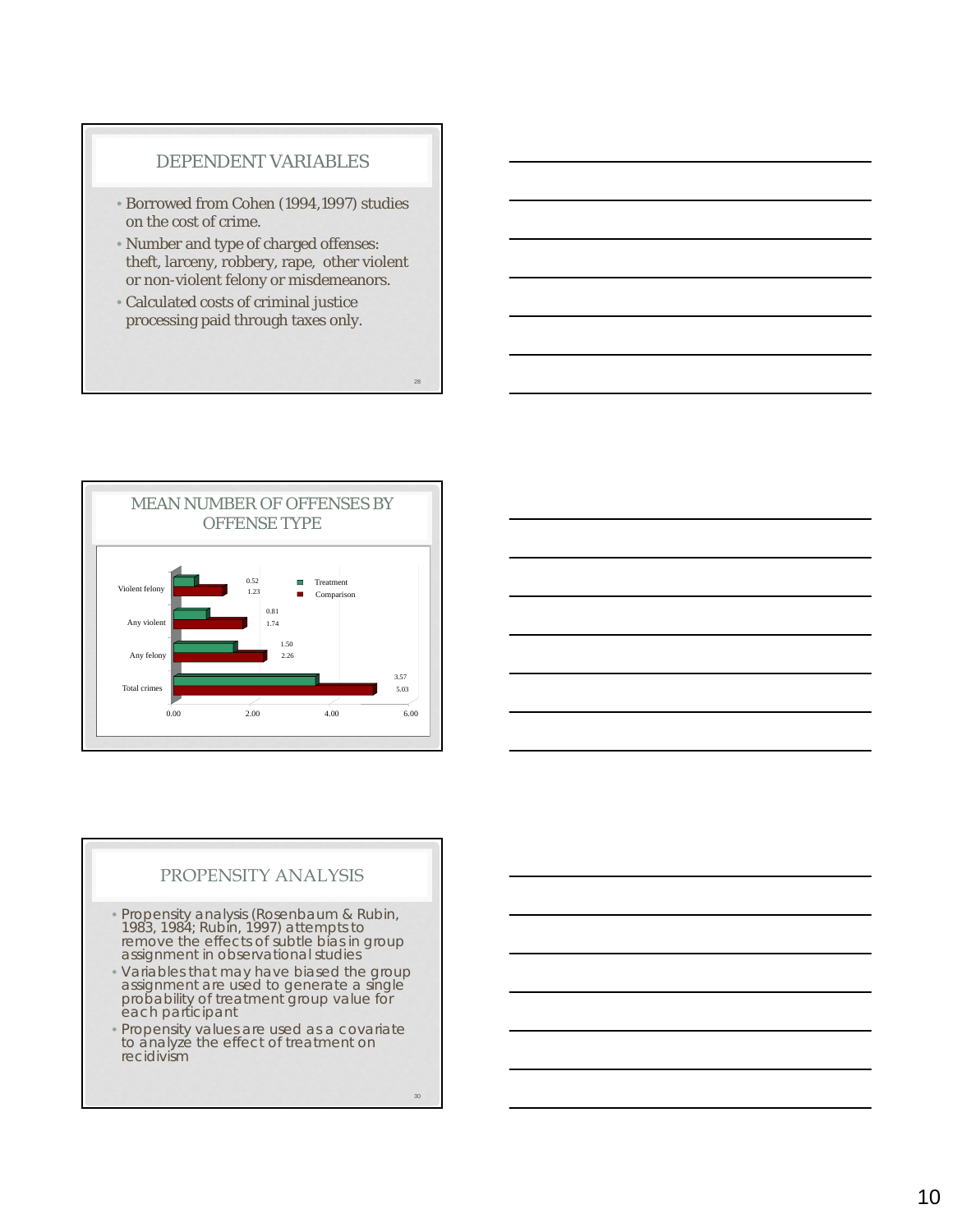#### PROPENSITY ANALYSIS

•Entered 21 factors into a logistic regression to predict treatment group membership.

•7 factors were significant in the regression model (race, PCL:YV total, age of first CD symptoms, age of first arrest, number of prior charges, number of prior crimes vs. persons and days of JCI incarceration before transfer to MJTC).

•The accuracy of the model for predicting group membership was 86%.

•ROC analysis of the model yielded an AUC of .884



## PROPENSITY ANALYSIS

- A nearest neighbor matching strategy was used to match each treatment youth to a comparison youth with the closest propensity score.
- 101 youth were matched in each condition to within 5% of propensity values

33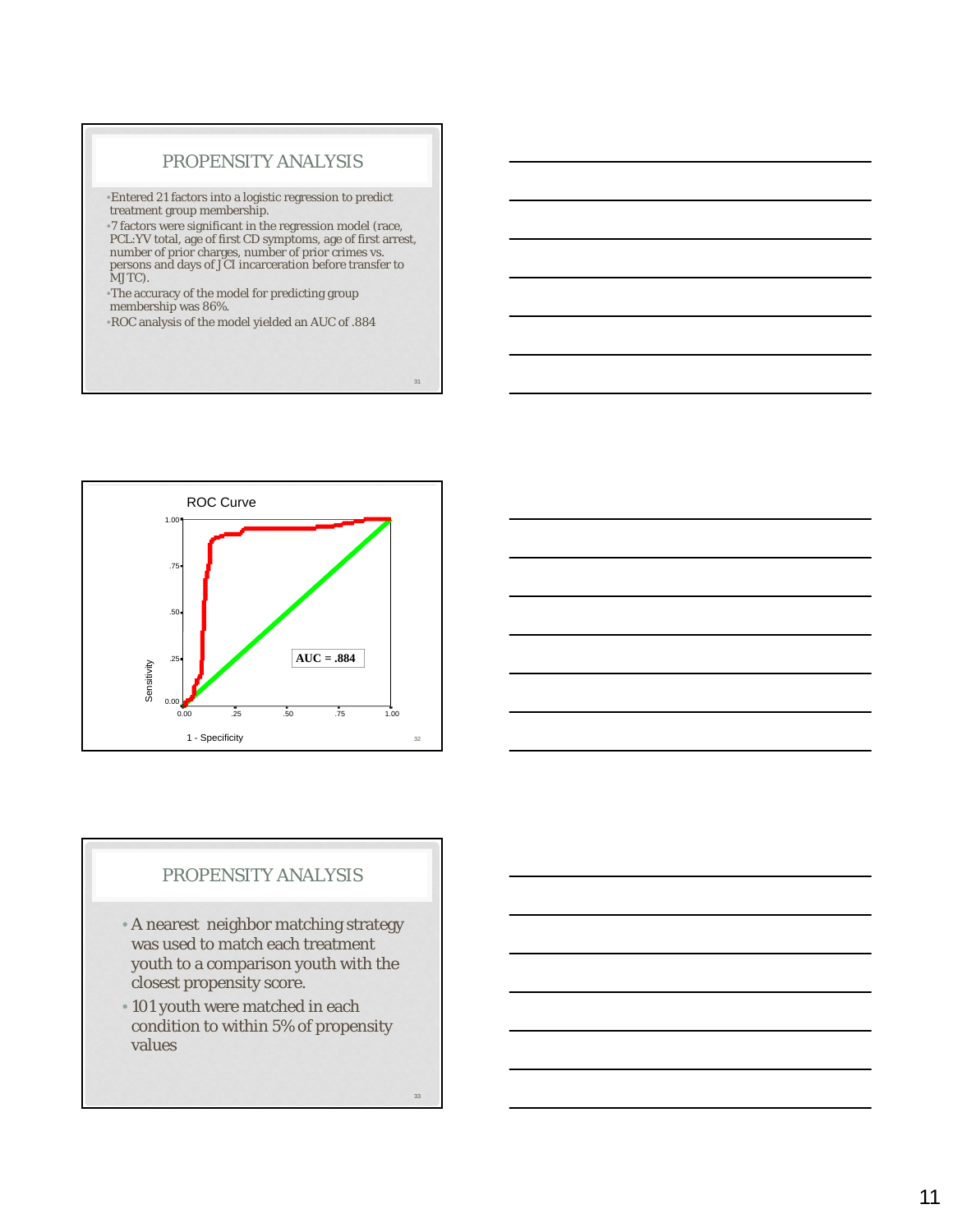|                                      | AFTER PSA MATCHING |             |
|--------------------------------------|--------------------|-------------|
|                                      | <b>MJTC</b>        | Comparison  |
| PCL:YV                               | 32.6(4.7)          | 32.8(5.1)   |
| Grade level                          | 6.5(2.4)           | 6.1(3.0)    |
| Full Scale IQ                        | 85.0 (12.3)        | 84.8 (12.5) |
| Age of onset of<br>behavior problems | 7.1(2.3)           | 7.0(2.0)    |



### ANALYSIS OF TREATMENT IMPACT

•After accounting for treatment propensity score, time at risk was entered first into a stepwise regression analysis followed by group membership to predict:

• A) total number of crimes

• B) total number of felony offenses

• C) total number of violent offenses •Violent felony and violent felony with injury were treated as dichotomous variables.

35

|  | <b>REGRESSION OF TREATMENT</b> |  |
|--|--------------------------------|--|
|  | ON NUMBER OF OFFENSES          |  |

|            | $R^2$ | df     |        | $Sig.$ * |
|------------|-------|--------|--------|----------|
|            |       |        | change |          |
| All crimes | .08   | 1, 200 | 4.0    | .047     |
| Felonies   | .21   | 1,200  | 6.0    | .015     |
| Violent    | .32   | 1,200  | 18.3   | >0.0005  |

\* Change in F after accounting for time at risk and non-random group assignment

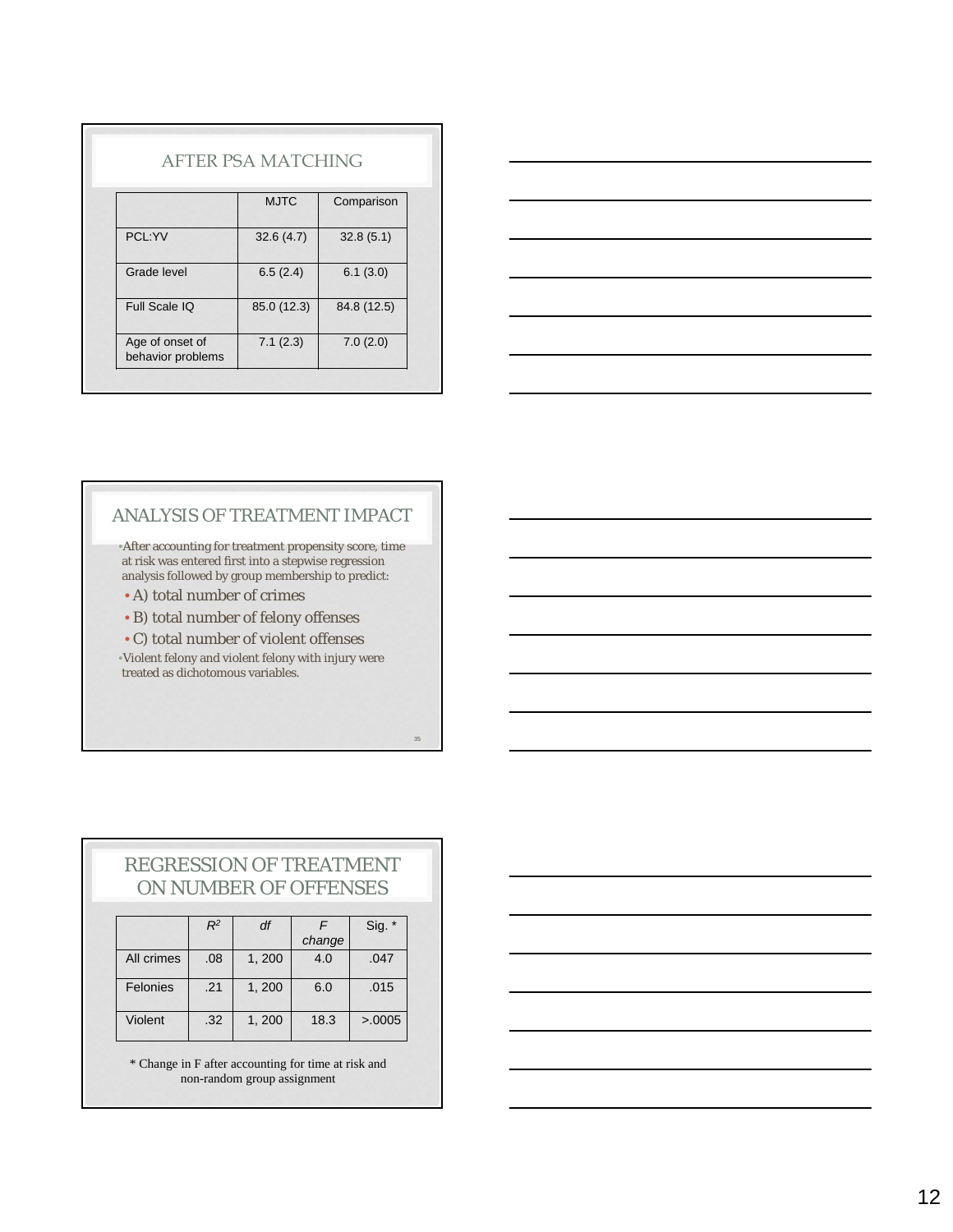#### HOMICIDE

- None of the treatment group members was charged with a homicide during the follow – up period.
- **10.6%** of the comparison group had homicide charges, accounting for **16 deaths** at the end of this study (2001).

|            | <b>COST EFFECTS OF TREATMENT</b> | (PER YOUTH) |             |              |
|------------|----------------------------------|-------------|-------------|--------------|
|            | Institutional                    | Crime       | Prison      | Totals       |
| Comparison | \$154,917.79                     | \$14,103.24 | \$47,366.97 | \$216,388.00 |
| Treatment  | \$161,932.23                     | \$5,927.07  | \$5,152.90  | \$173,012.20 |
| Savings    | $(\$7,014.44)$                   | \$8,176.17  | \$42,214.07 | \$43,375.80  |





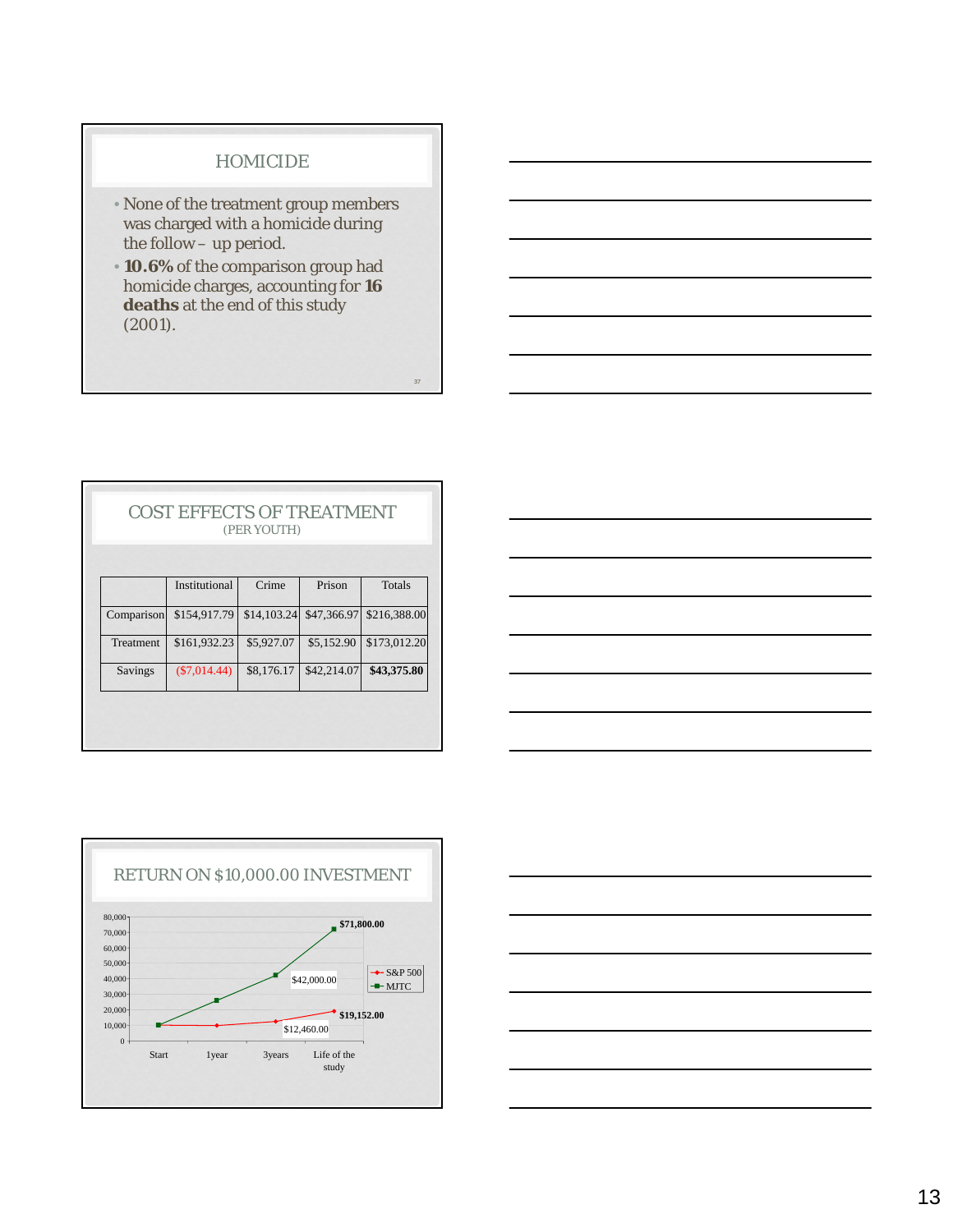#### COST – BENEFITS CONCLUSION

- The cost benefit ratio of MJTC compared to the usual treatment is over 7 to 1.
- The total savings returned on the initial added investment of \$7,014.44 for MJTC treatment is 518 % over 4.5 years; just over 130 % per year.

#### PROCESS OUTCOMES STUDY

- Included 86 new participants.
- Compared average behavioral point totals and number of days on security status over two 3 week intervals (on admission and post – treatment).
- Compared youth with high PCL:YV (> 31) to low PCL:YV (< 31). Cut the sample at the median; for both groups  $n = 43$ .

#### 41

 $40$ 

## SECURITY AND BEHAVIORAL RATINGS

- Security variable was the occurrence of any security - based intervention.
- Behavior is rated twice daily on several scales.
- Point totals determine the next days privileges.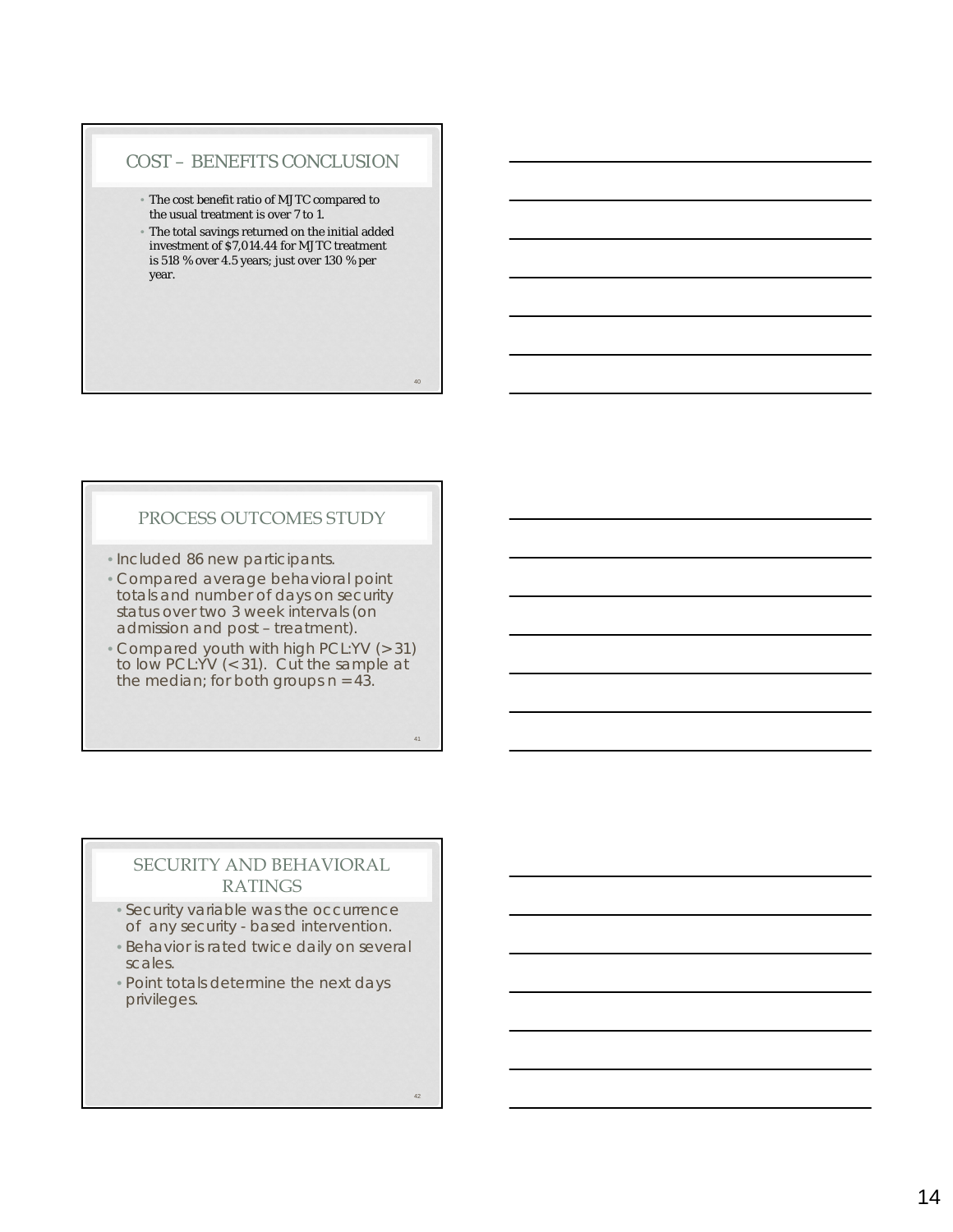









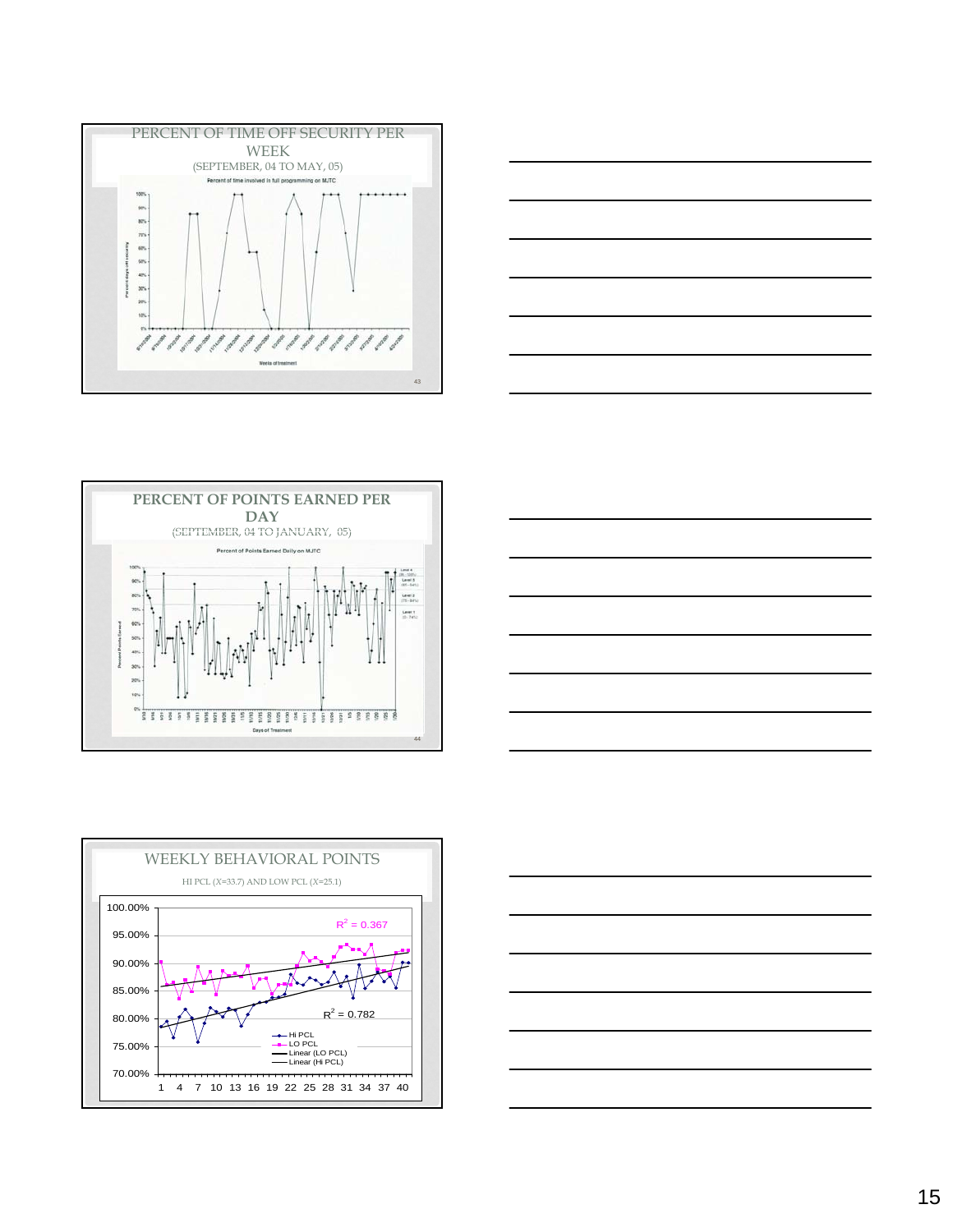#### RESULTS

- 2 X 2 repeated measures Analysis of Variance
- Time 1 was the admission behavior score
- Time 2 was the final behavior score
- High and Low PCL:YV groups were compared.

46

48





HIERARCHICAL MULTIPLE REGRESSION FOR THE PREDICTORS OF FINAL BEHAVIORAL RATINGS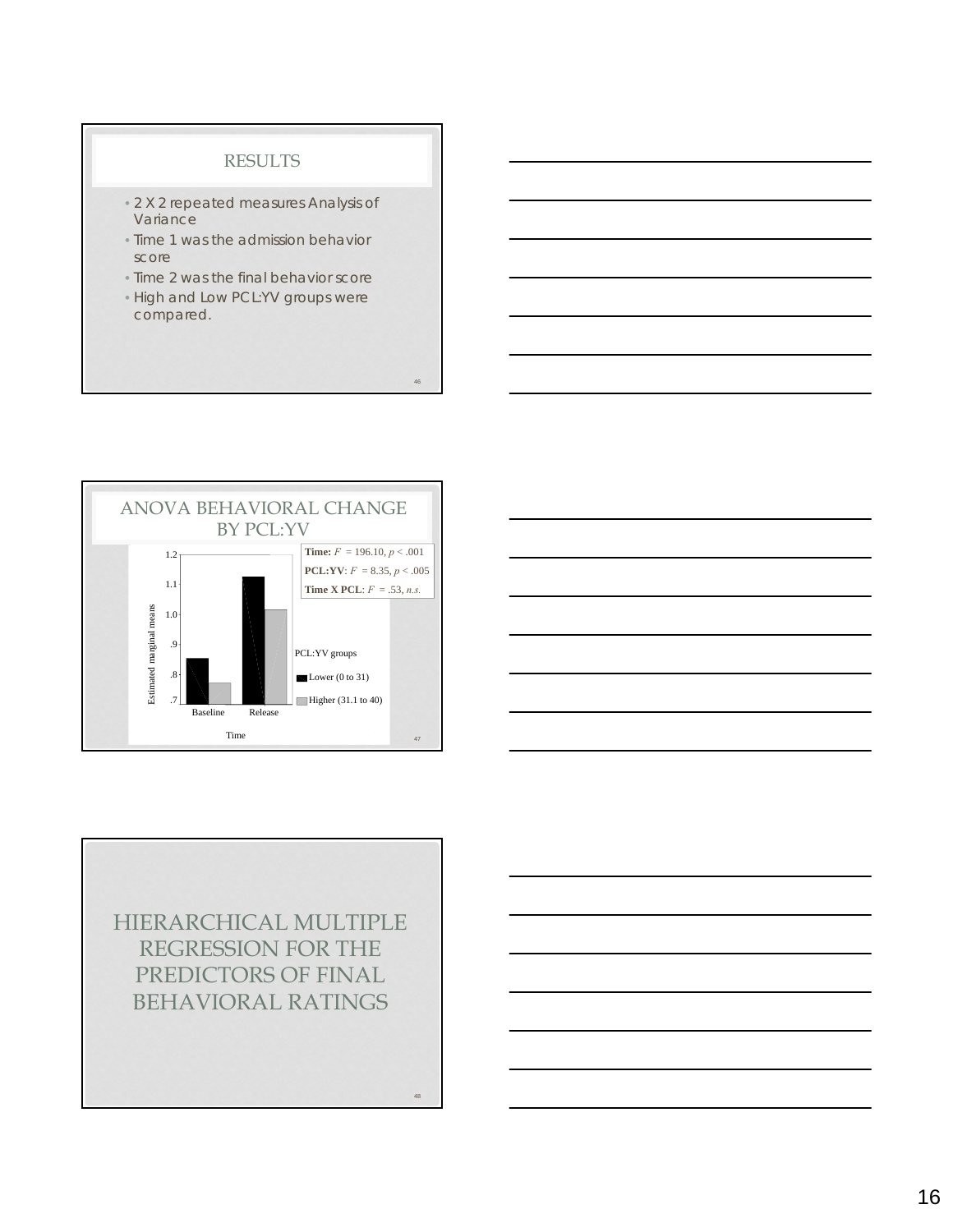| Predictor                                                                 | $R^2$<br>Change | Std.<br>beta | F change | Sig.<br>(p<) |
|---------------------------------------------------------------------------|-----------------|--------------|----------|--------------|
| Step 1:<br>PCL:YV,<br>Age,<br>Criminal<br>Versatility,<br><b>Baseline</b> | .423            |              | 14.84    | .0005        |
| Weeks of<br>Treatment                                                     | .069            | .283         | 10.95    | .001         |

| <u> 1989 - Andrea Andrew Maria (h. 1989).</u>                                                                         | ______ |
|-----------------------------------------------------------------------------------------------------------------------|--------|
|                                                                                                                       |        |
|                                                                                                                       |        |
| <u> 1989 - Johann Stoff, deutscher Stoffen und der Stoffen und der Stoffen und der Stoffen und der Stoffen und de</u> |        |
|                                                                                                                       |        |
|                                                                                                                       |        |
|                                                                                                                       |        |
|                                                                                                                       |        |
|                                                                                                                       |        |
|                                                                                                                       |        |
|                                                                                                                       |        |
|                                                                                                                       |        |

### DOES IT MATTER?

- Better behavioral scores may simply indicate that the boys have figured out the "game" and are playing along.
- Those with more psychopathic features may be more likely to "con" and play the game, so good behavioral scores could have no real meaning.
- Unless good behavioral scores predict less violence after release.
- But PCL:YV should predict violent recidivism.

## PREDICTORS OF VIOLENT RECIDIVISM

•Cox proportional hazard analysis was used to predict recidivism outcomes over a 4.5 year f/u. •PCL:YV total scores were entered with the final behavioral score.

•Only the final behavioral score was significantly predictive of violent recidivism: (*Χ<sup>2</sup>Δ,* (1, 84) = 4.25, *<sup>p</sup>* < .05, Std. *β* = .025, *p* < .05).

•PCL:YV did not predict violent recidivism: (Std. *β* = 1.04, *n.s.)*

51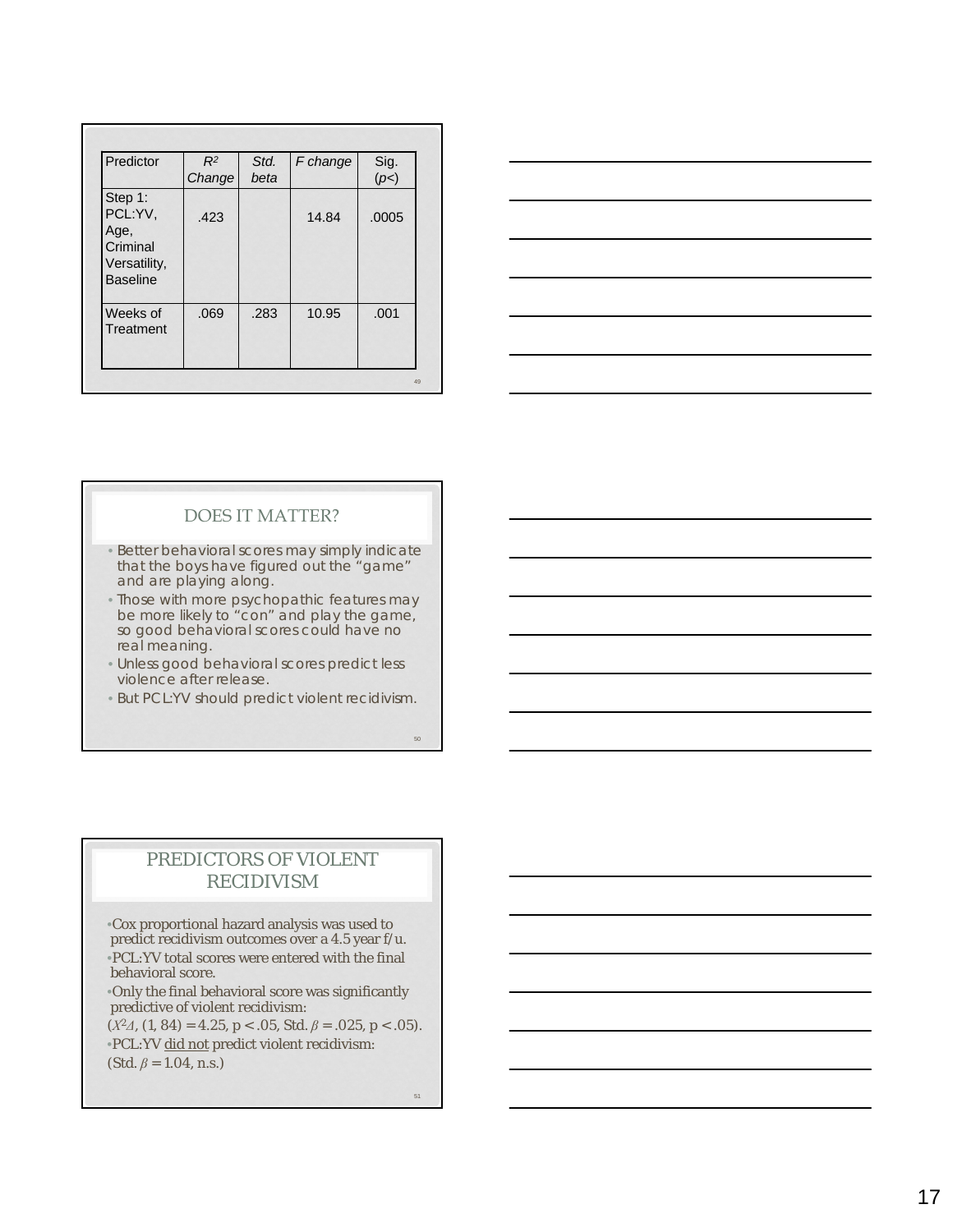#### APSD STUDY

•Antisocial Processes Screening Device (Frick, 2001), a self-report measure of psychopathic features (Impulsive, Narcissism, Callous/unemotional) •Data were collected on admission and at 90 days intervals.

•Repeated measures ANOVA with admission score at Time 1 and last 90 day assessment as Time 2. •One way ANOVA

| 2102.34<br>189.88 | 78.20<br>58.28 | .51<br>.43 | .34<br>.27                          | .62<br>.56 |
|-------------------|----------------|------------|-------------------------------------|------------|
|                   |                |            |                                     |            |
|                   |                |            |                                     |            |
| 54.96             | 23.73          | .24        | .09                                 | .38        |
| 322.92            | 69.02          | .48        | .31                                 | .59        |
|                   |                |            | a: $p < .0000001$ ; b: $p < .00005$ |            |





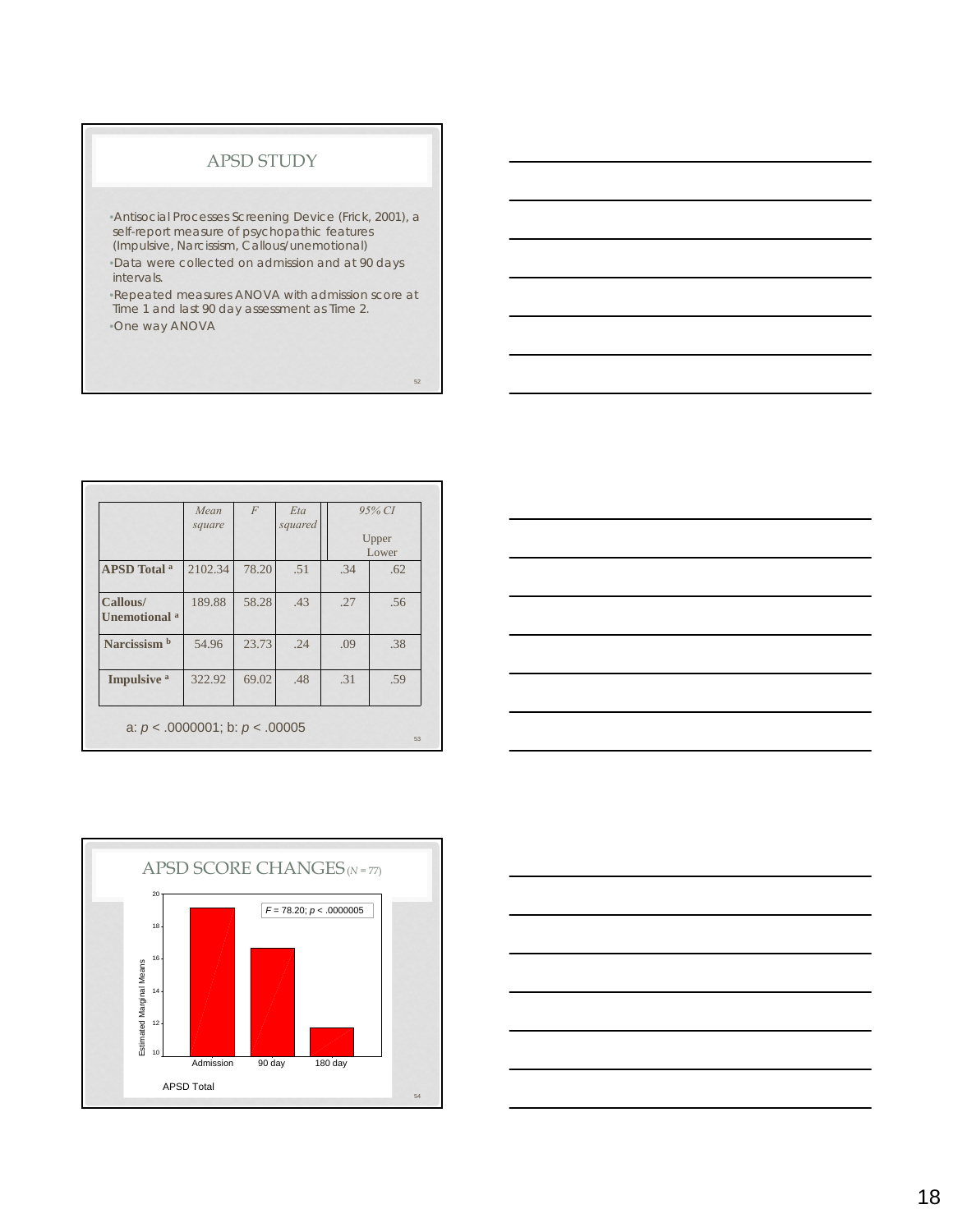









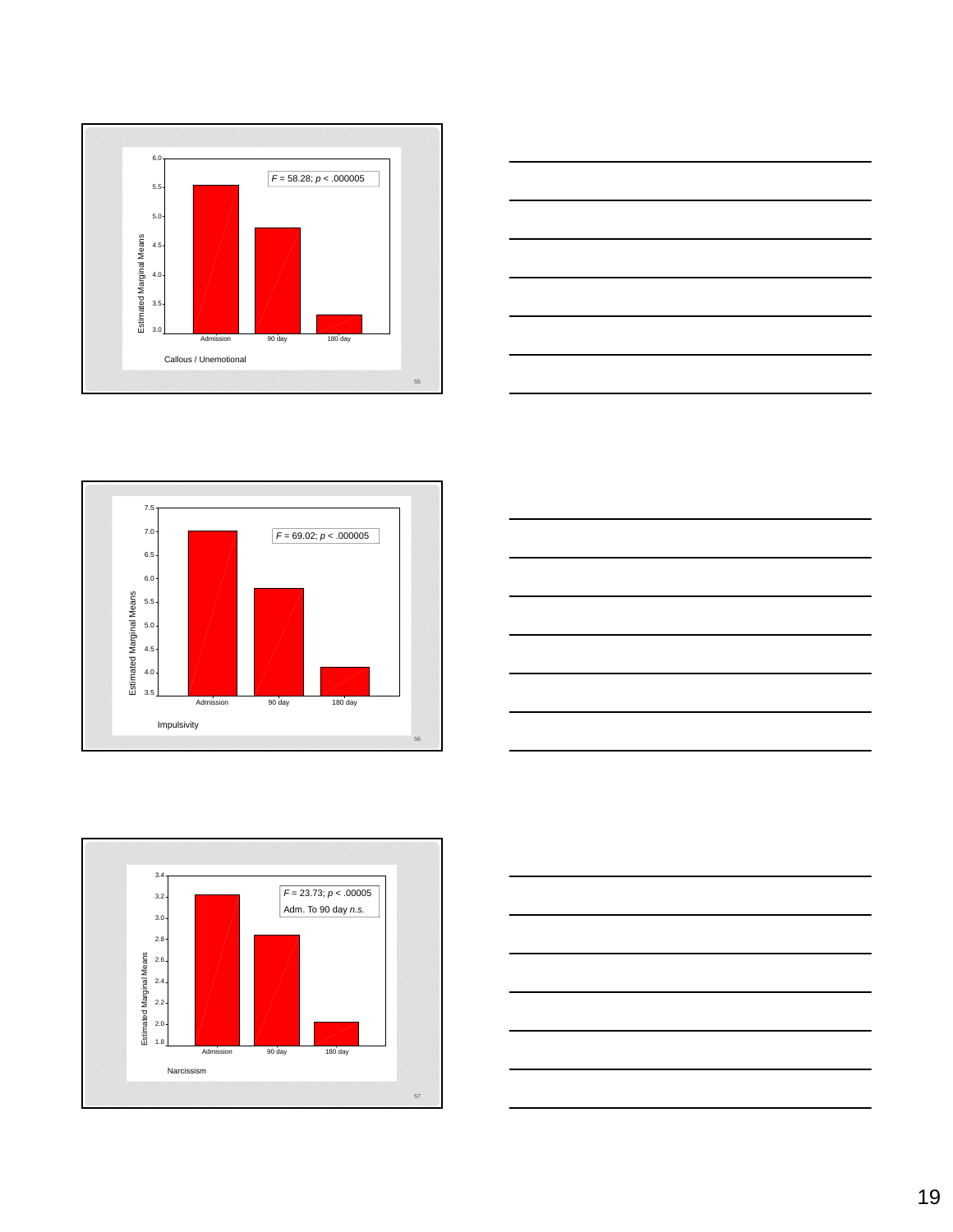| <b>DOES IT MATTER?</b>                                                                 |                 |             |             |  |  |  |  |
|----------------------------------------------------------------------------------------|-----------------|-------------|-------------|--|--|--|--|
| Hierarchical regression to predict final behavior scores ( $N = 156$ , $df = 1$ , 152) |                 |             |             |  |  |  |  |
|                                                                                        | $R^2$<br>change | F<br>change | Sig. $(p<)$ |  |  |  |  |
| Step 1: Admission APSD<br>and Behavior Scores                                          | .320            | 29.21       | .0001       |  |  |  |  |
| Step 2: Final APSD total                                                               | .068            | 13.58       | .0005       |  |  |  |  |
| Step 2: Final CU scores                                                                | .066            | 13.04       | .00001      |  |  |  |  |
| Step 2: Final Narcissism                                                               | .027            | 5.05        | .05         |  |  |  |  |
| Step 2: Final Impulsivity                                                              | .044            | 8.35        | .005        |  |  |  |  |



## PCL:YV FACETS

- 248 consecutively admitted youth
- PCL:YV completed on admission
- Follow up = 54 months (*Range* = 24 to 79 months)
- Institutional behavior measured with Today Tomorrow data
- Examined:
- (1) relationship between facets and behavior change and

59

• (2) relationship between facets and recidivism.

| Interpersonal facet                 |      |          |       |       |       |
|-------------------------------------|------|----------|-------|-------|-------|
| Time (admission / final)            | 0.25 | 24.70*** | 0.215 | 0.082 | 0.351 |
| Interpersonal facet (low /<br>high) | 0.06 | $4.75*$  | 0.050 | 0.000 | 0.158 |
| Time X Interpersonal facet          | 0.04 | $3.80*$  | 0.041 | 0.000 | 0.143 |
|                                     |      |          |       |       |       |
|                                     |      |          |       |       | 60    |

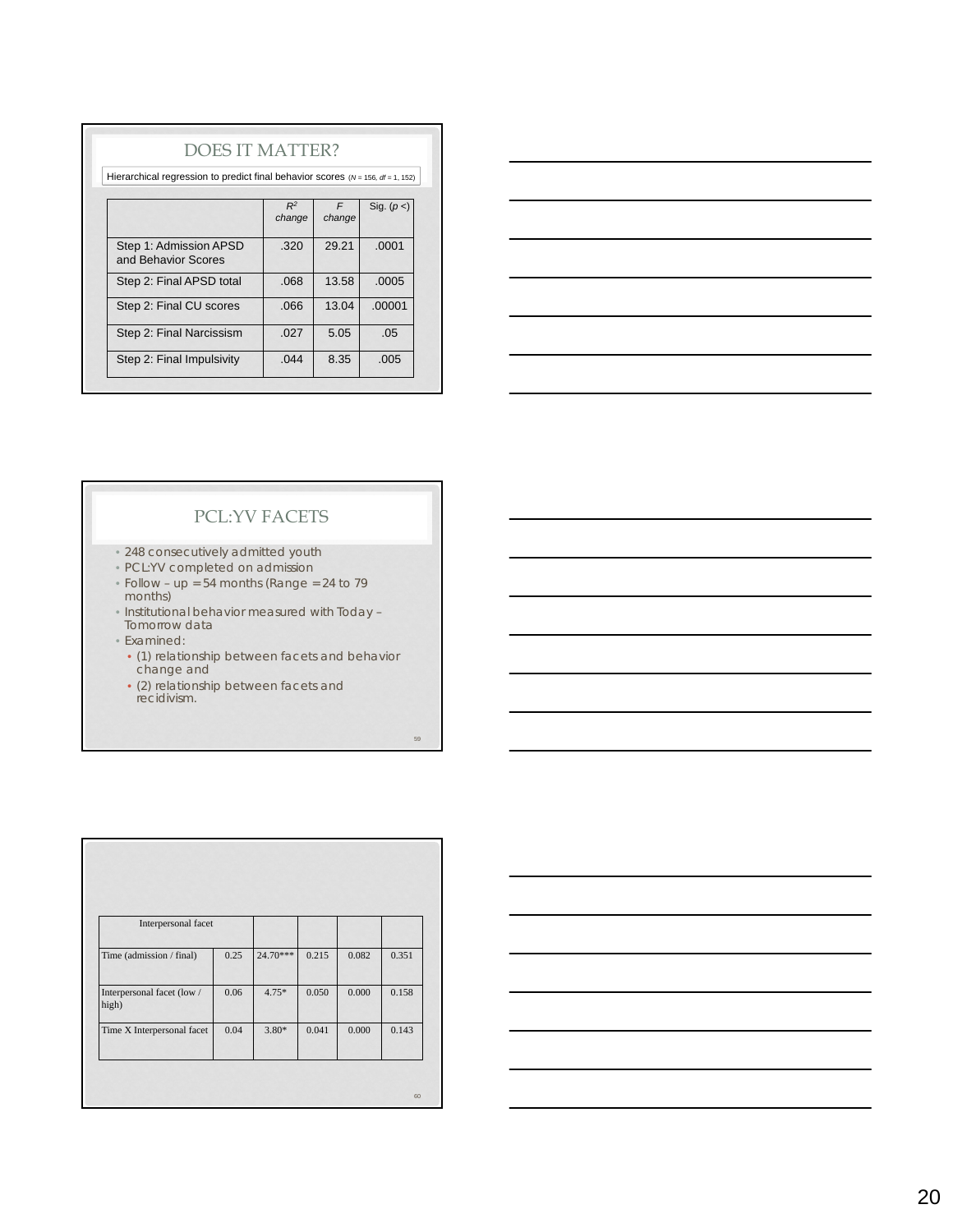









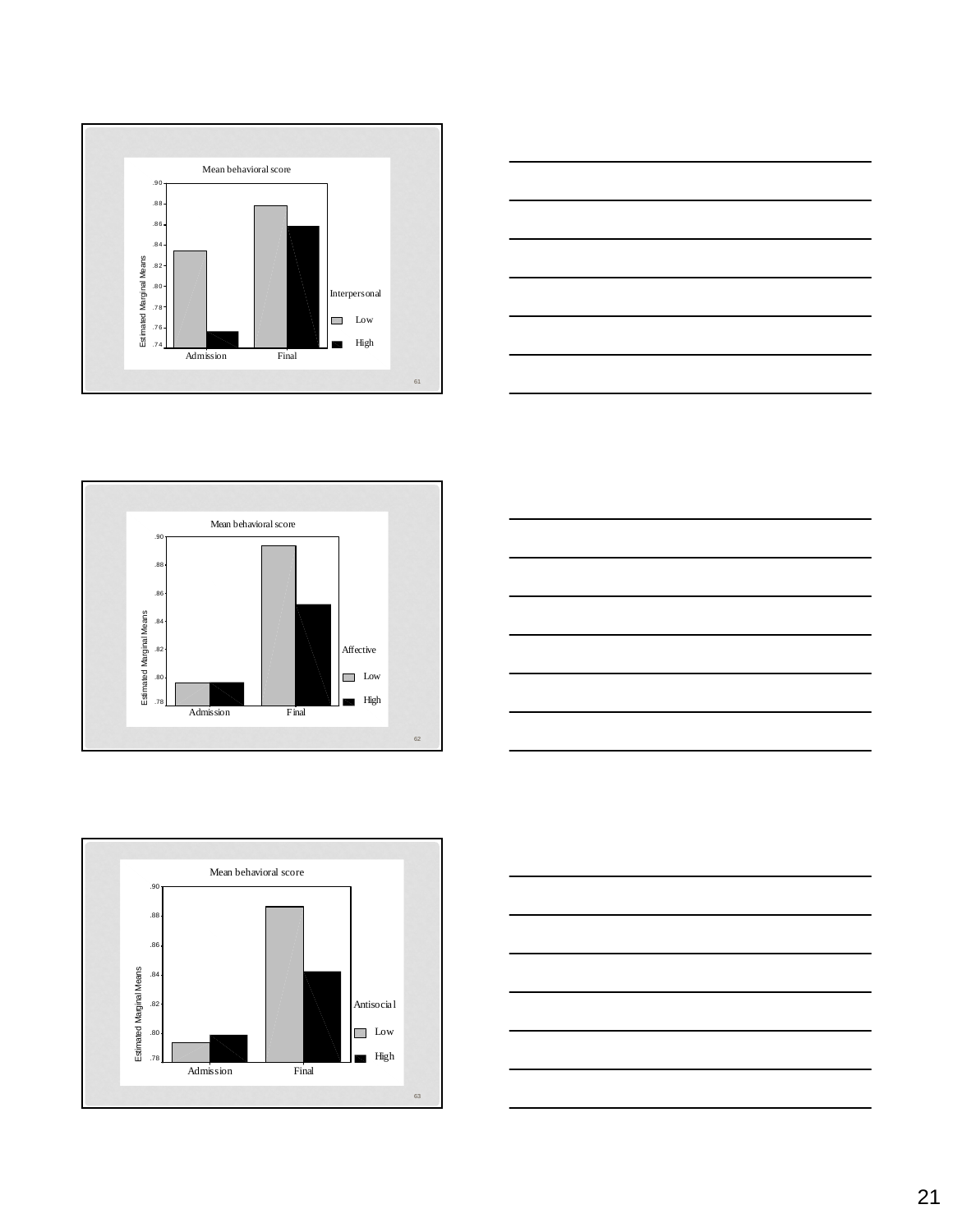



| Interpersonal facet                 |      |            |       |       |       |
|-------------------------------------|------|------------|-------|-------|-------|
| Time (admission /<br>final)         | 0.63 | $8.11***$  | 0.085 | 0.007 | 0.203 |
| Interpersonal facet<br>(low / high) | 0.63 | 9.53***    | 0.099 | 0.012 | 0.220 |
| Time X<br>Interpersonal facet       | 0.99 | $12.80***$ | 0.128 | 0.025 | 0.254 |





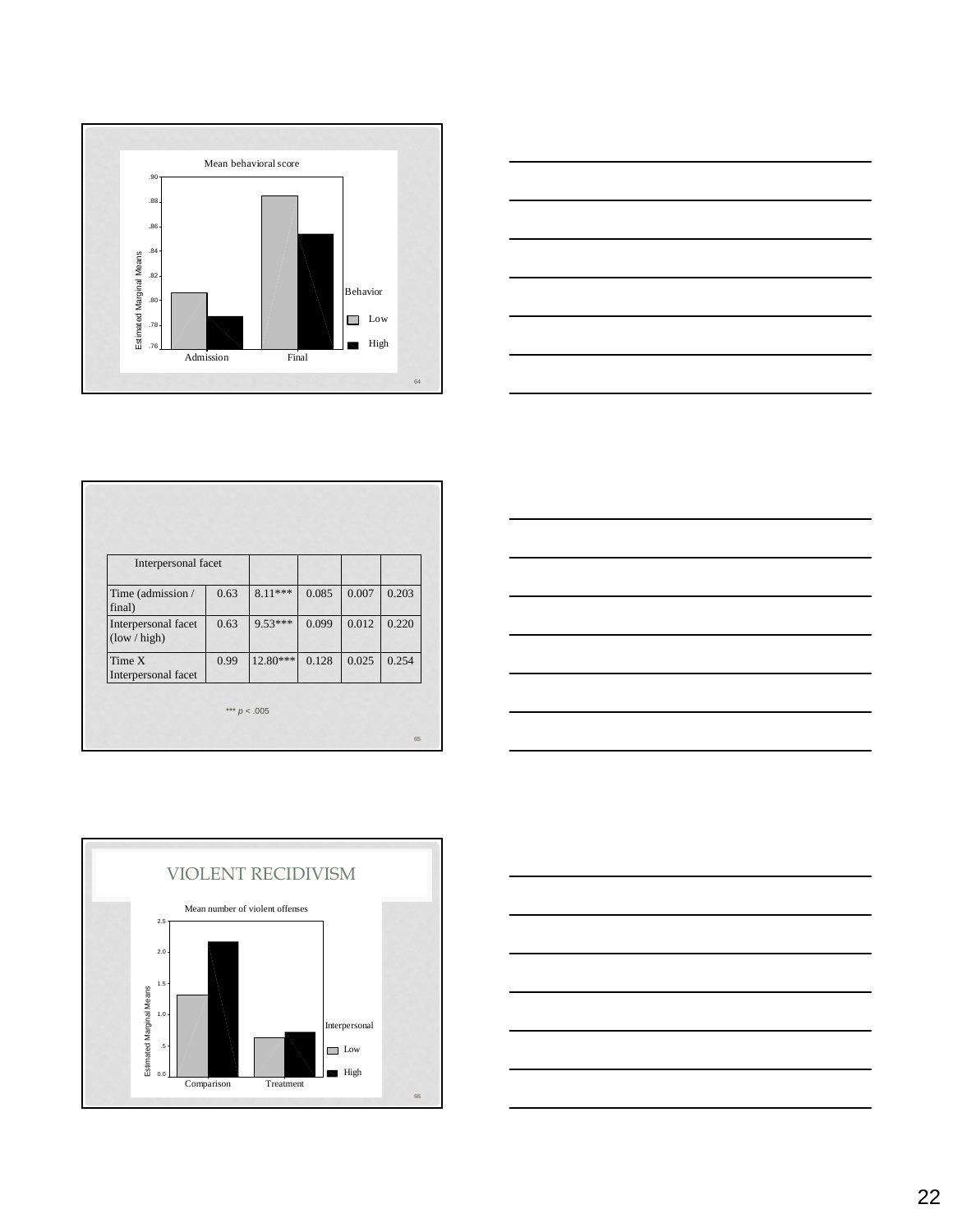









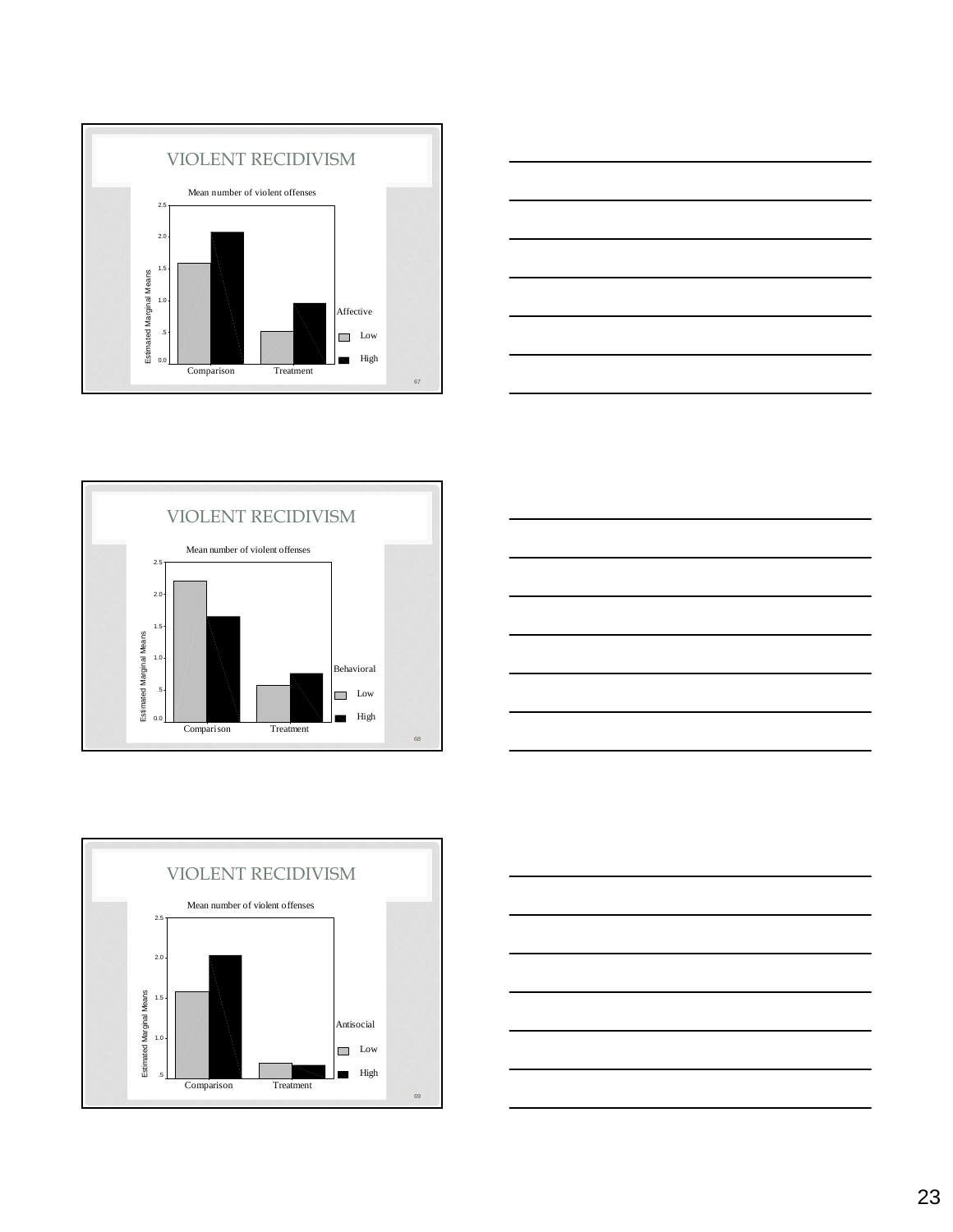#### RESULTS

- The Interpersonal facet involves Impression Management, Grandiose self-worth, Lying, and Manipulation.
- The Interpersonal facet was most related to treatment progress.
- The Interpersonal facet was most related to violent recidivism.

70

• MJTC emphasizes interpersonal processes.







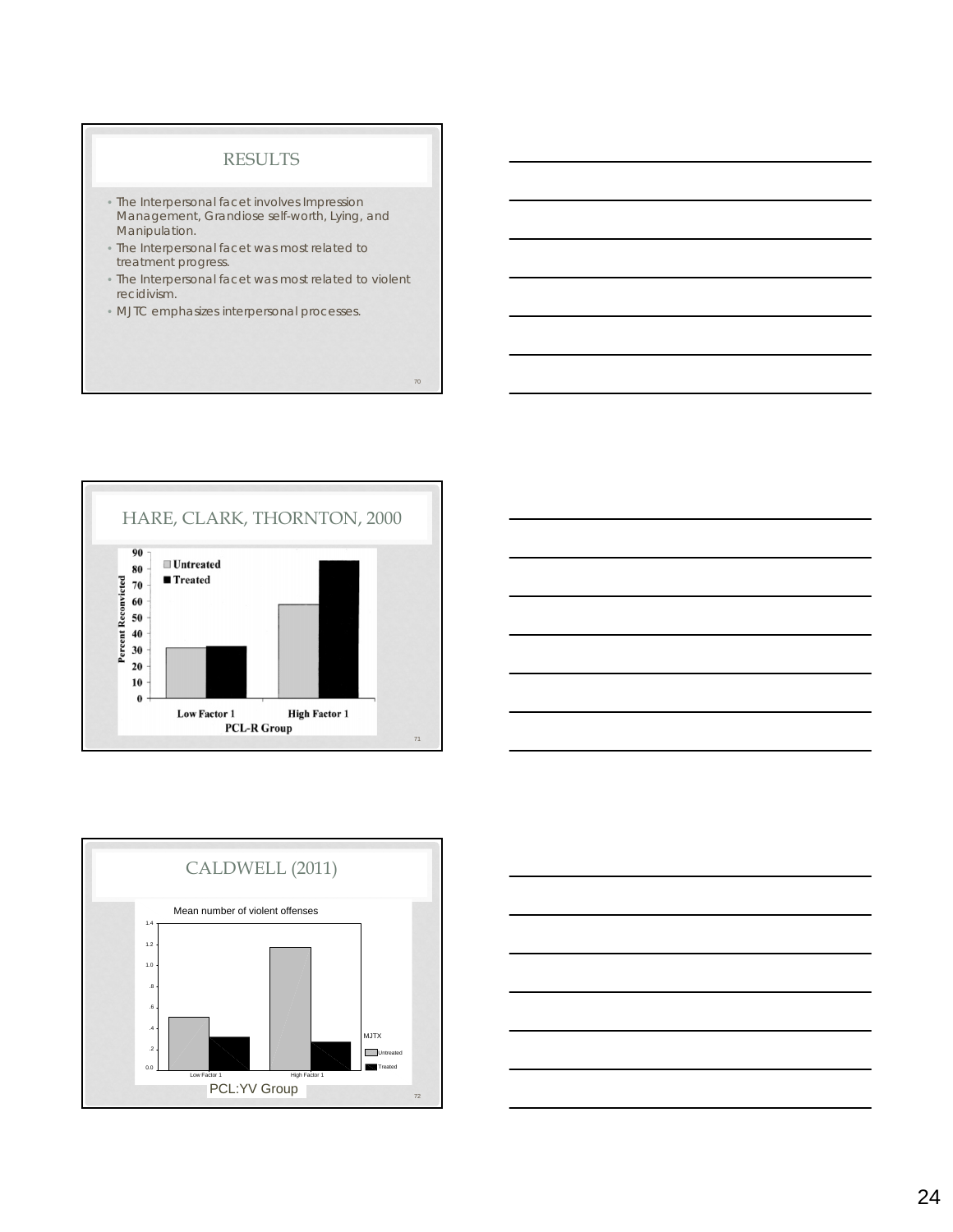| Effect                      | $\overline{F}$ | Eta     |                 |
|-----------------------------|----------------|---------|-----------------|
|                             |                | squared | Sig.<br>$(p =)$ |
| Factor 1                    |                |         |                 |
| Time at risk                | 13.42          | .064    | .000            |
| <b>Treatment group</b>      | 7.63           | .037    | .006            |
| $(Treatment = 1,$           |                |         |                 |
| $Comparison = 0$            |                |         |                 |
| <b>Factor 1</b>             | 0.21           | .001    | .649            |
| <b>Treatment X Factor 1</b> | 4.65           | .023    | .032            |









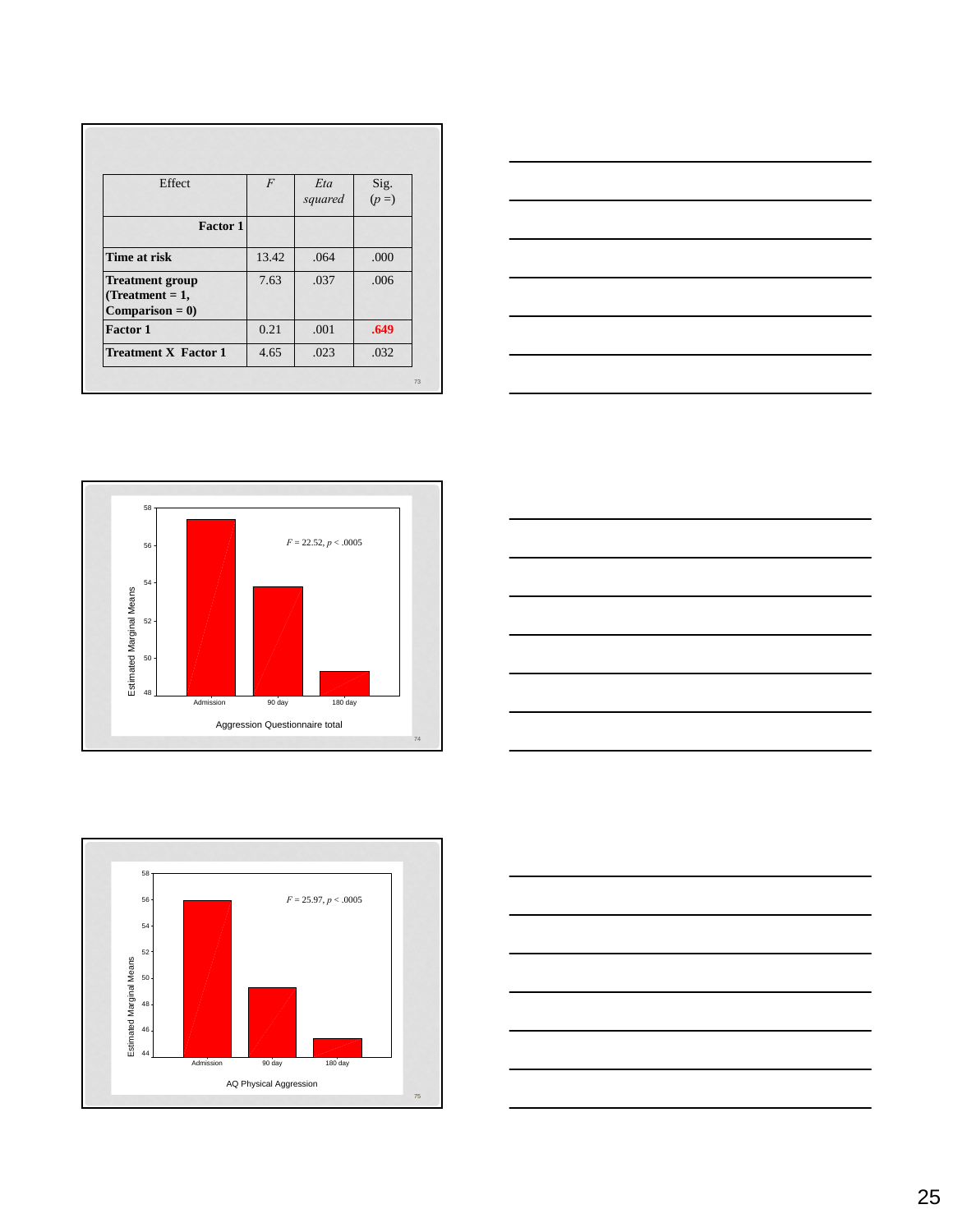







## WHAT HAPPENED TO BARAK?

- Initially: 3 security placements per week for a month.
- Improved steadily.
- Completed GED after 10 months.
- Extended family identified and re engaged.
- Placed back with his family on release at age 16.75.
- Took Tech. school classes in CNA worked in nursing home.
- Joined and eventually took over father's business.
- 18 year follow up; no new offenses.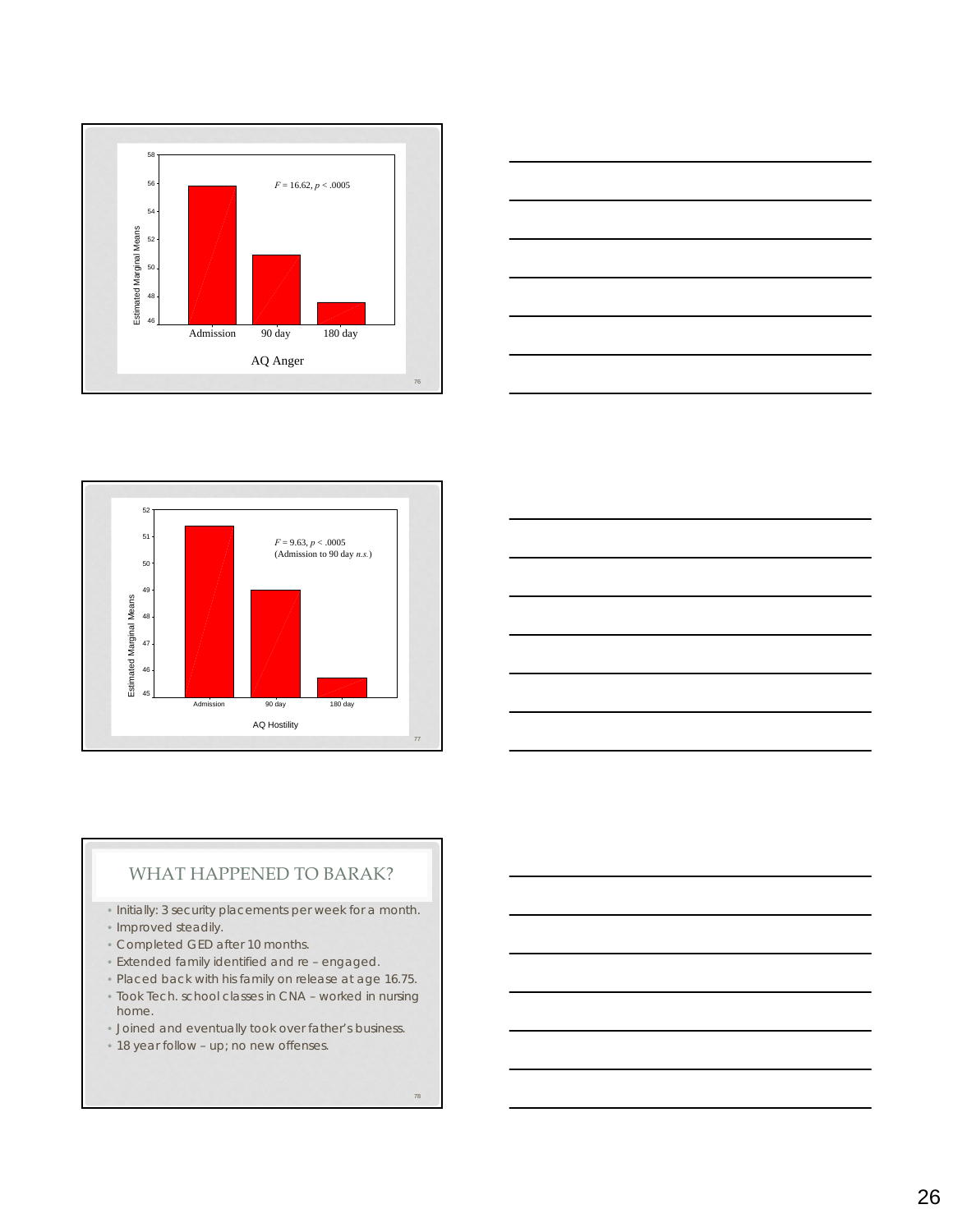## TREATMENT OF VIOLENT ADOLESCENTS

- Eyberg, Brestan, and others have reviewed the literature extensively.
- Only 3 treatments have proven effective at reducing violence in juvenile delinquents:
- Multi Systemic Therapy (MST)
- Functional Family Therapy
- Multidimensional Treatment Foster Care

79

## COMMON CHARACTERISTICS

- Systems theory orientation: the individual is embedded in a social ecology.
- Intervention is focused on the broad social system: The family, foster parents, or front line staff.
- Comprehensive treatment services; All aspects of the youth's functioning are part of the treatment.

## COMMON FEATURES

- Focus on behavioral functioning, less on underlying pathology.
- Active supervision / intervention with parents, foster parents, or staff.
- Emphasis on Authoritative parenting strategies.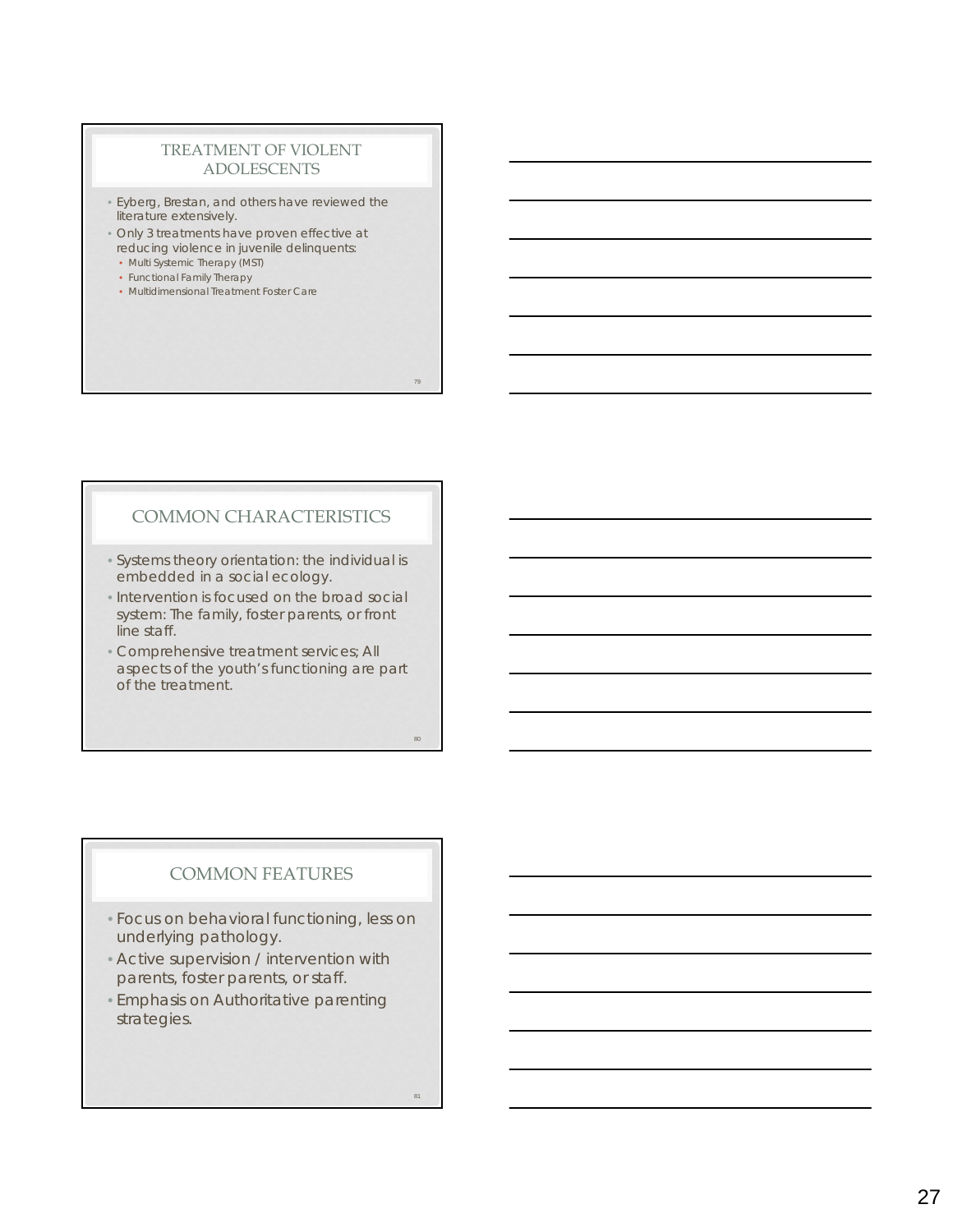#### PARENTING STYLES

• The two key facets of parenting styles:

- **Demands**: What is expected of the child's behavior.
- **Responsiveness**: The way that achievement of the demands are fostered and the child's needs are met.

#### PERMISSIVE STYLE

- Low demand: not much is expected. Few rules, little direction, little structure.
- Low support: Failures are not acknowledged, misbehavior is largely ignored.
- Parents using this style often believe that they have a "good relationship".
- Generates poor self direction, higher drug & alcohol problems, poor social skills (communion).
- Question: Who is in charge?
- On units, staff must be in charge without question.

83

82

## AUTHORITARIAN STYLE

• High demand: many rules, routines, structure, expectations.

- Low support: failure to meet expectations is typically met with consequences, punishments, deterrent sanctions.
- Failure is your fault, you suffer the consequences.
- Primarily fosters compliance (instutionalization).
- Higher susceptibility to peer influences.
- Increased problems with modulating behavior / emotions / impulses (more mood disorders).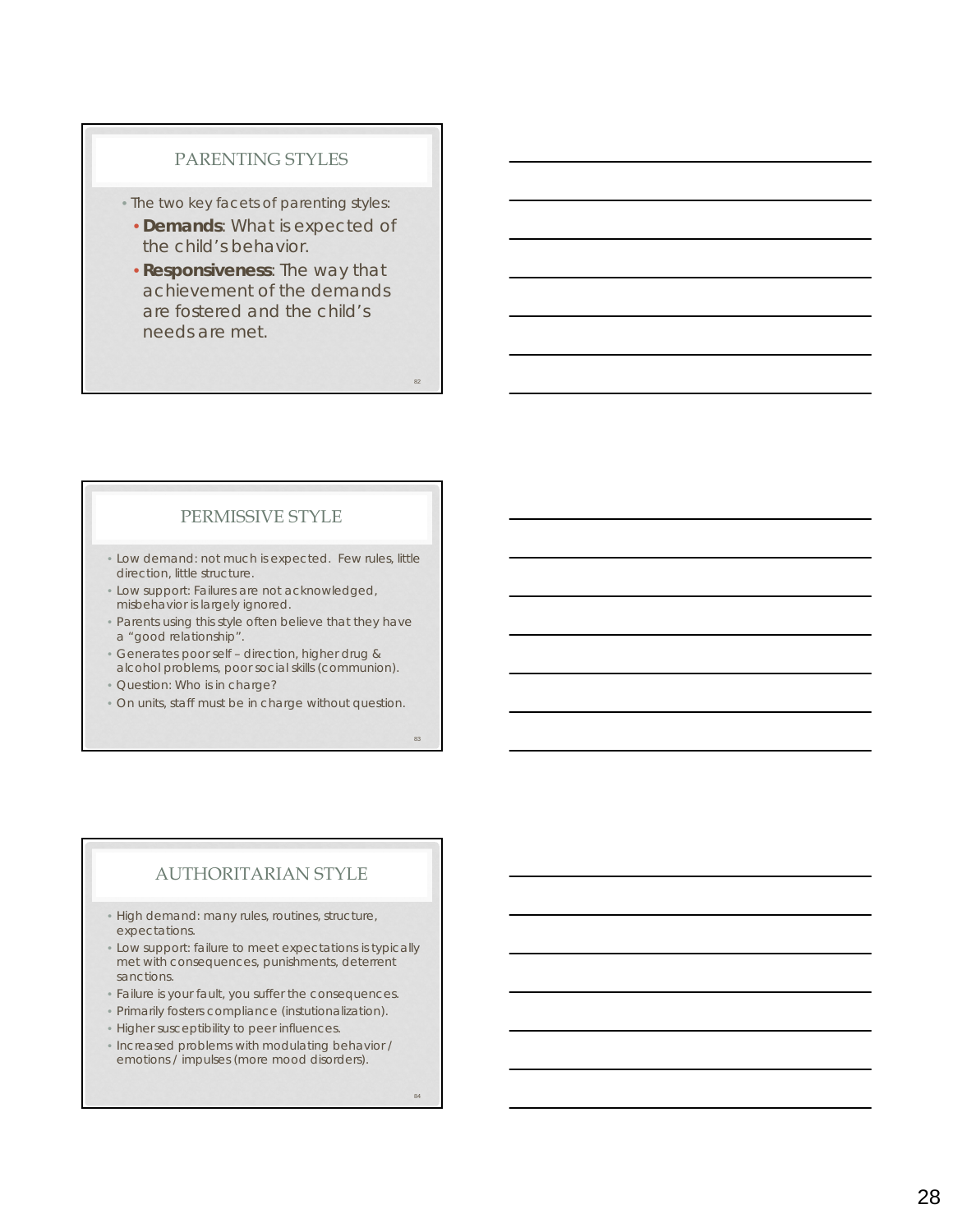#### AUTHORITATIVE STYLE

- High demand: structure, routines, rules, clear expectations.
- High support:
- Success is paramount; demands are modulated to the ability of the youth.
- Provide support tailored to what it takes for the youth to succeed: Assistance, Support, Supervision, Monitoring.
- Acknowledge and focus on successes.
- Minimize the use of punishment.
- Failure is a team failure; we work on how to fix it.

#### SUPPORT

- Assistance: do the task together with the youth.
- Support: engage in material support, walk him through the task, provide the tools (i.e. mops)
- Supervision: providing reminders, checking or watching as the task is done.
- Monitoring: periodic checking that the task is done, periodically checking the quality of the work
- Usually use these in combinations.
- May go back and forth as needed.
- Some kids never get past Assistance level.

## BEHAVIOR MANAGEMENT

- When used, contingency management uses immediate, high frequency and escalating rewards.
- Points today result in privileges tomorrow.
- Rewards increase and become more sustained over time.
- Rare, brief use of punishment, usually incapacitation or re – integrative; not retributive.

85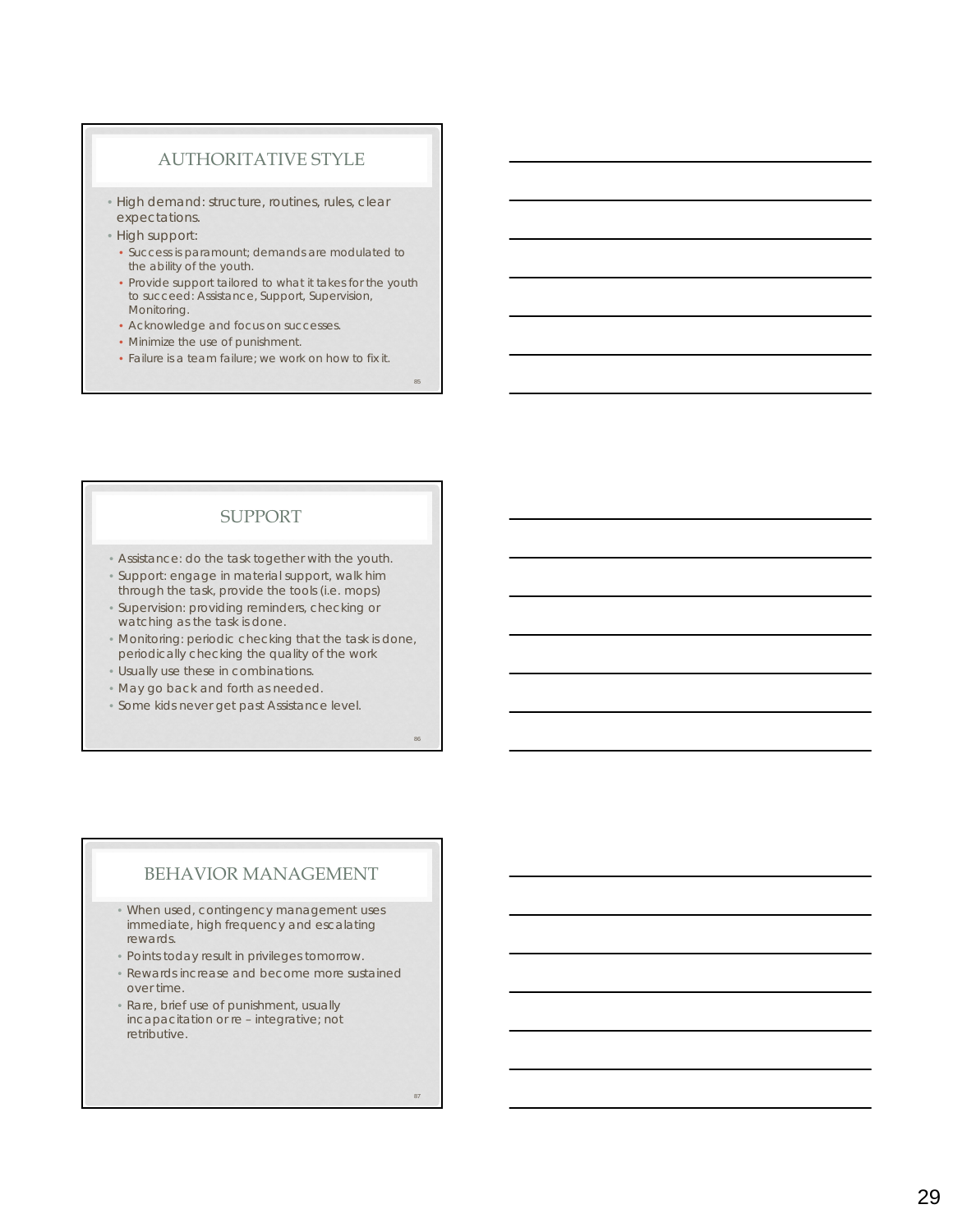#### ORGANIZATIONAL FEATURES

#### • **Data driven treatment**:

- Continuous outcomes monitoring on the individual level.
- Evaluation of program outcomes.
- Program consistency and integrity relies on **professional supervision**.
- The treatment is a **multidimensional treatment system.** Every aspect of the kids life is part of the treatment.

## MJTC PHILOSOPHY

- Grounded in the Control Theory of Sampson and Laub, Social Learning Theory, and Defiance Theory of Larry Sherman.
- Crime occurs when bonds to conventional society (i.e. school, job, role in society), are broken or strained.
- Deterrence only works with socially bonded people.
- Improved social bonds decreases violence and increases the chances of desistance.

89

88

#### FEAR AND LOATHING IN THE TREATMENT PROCESS

- Effective treatment of dangerous people: removing the fear that defines the interaction
- Secure structure
- Active supervision
- Frequent "debriefing"
- Active crisis planning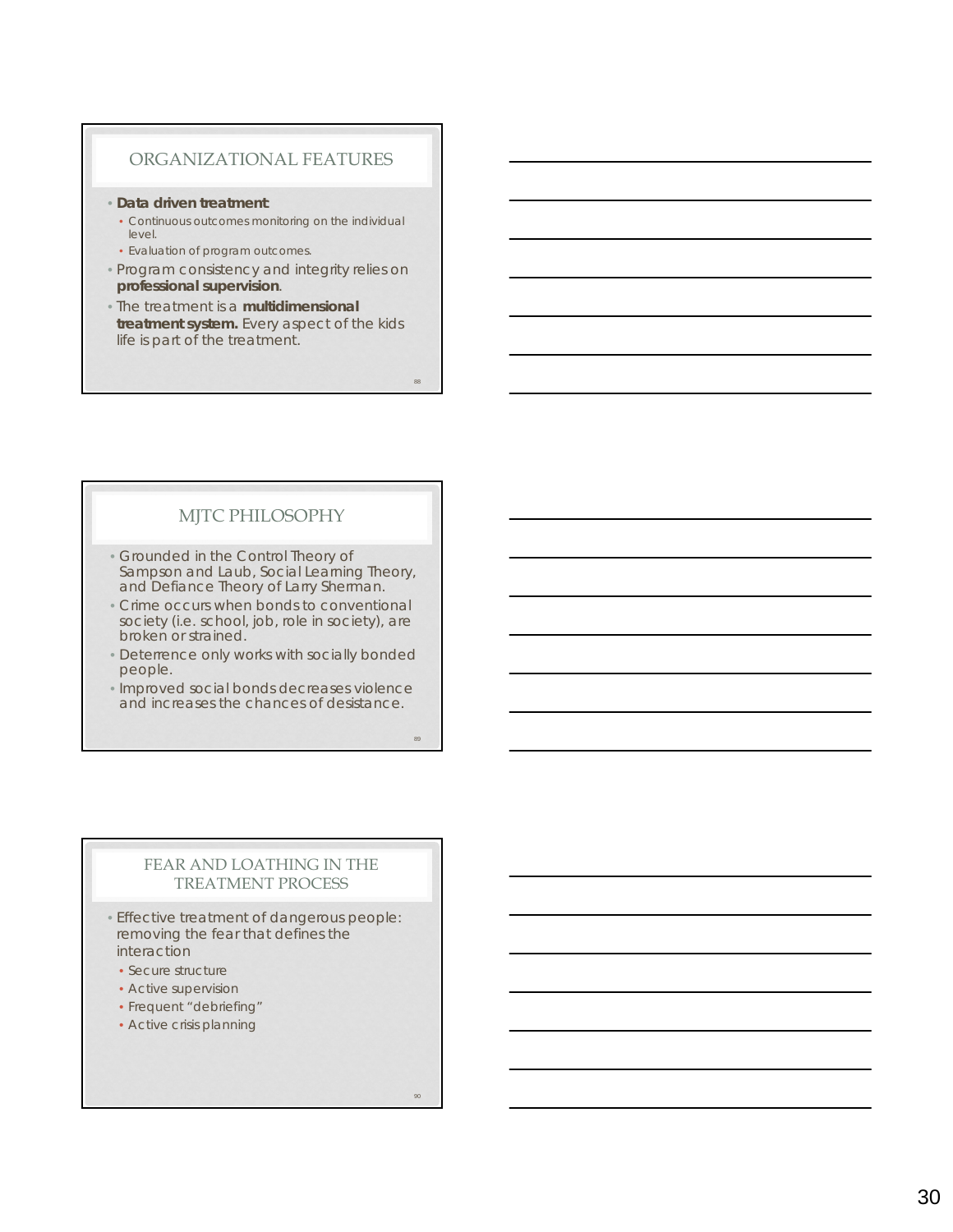#### SECURE STRUCTURE

- The unit has to be secure enough that the staff do no feel as if their safety is mainly based on their vigilance.
- Unsafe settings control the interaction.
- It must be clear who is in charge.
- Security is in the physical plant and staffing levels.
- Monitor injury reports: ideally, most injuries are from rec activities.

## ACTIVE SUPERVISION

- The philosophy of the unit needs to be repeated.
- New staff need to be indoctrinated / trained / mentored.
- Unit manager is responsible for mitigating against mission drift.
- Management intervenes with staff for anything that conflicts with the philosophy and mission.
- Critical incidents push a program toward more security – be careful.

## ME - TIME

- Regular debriefing between shifts.
- Supervisors don't assume staff are OK after an incident
- Don't expect the kids to be different than they are.
- Normalize anger, but resolve it.

91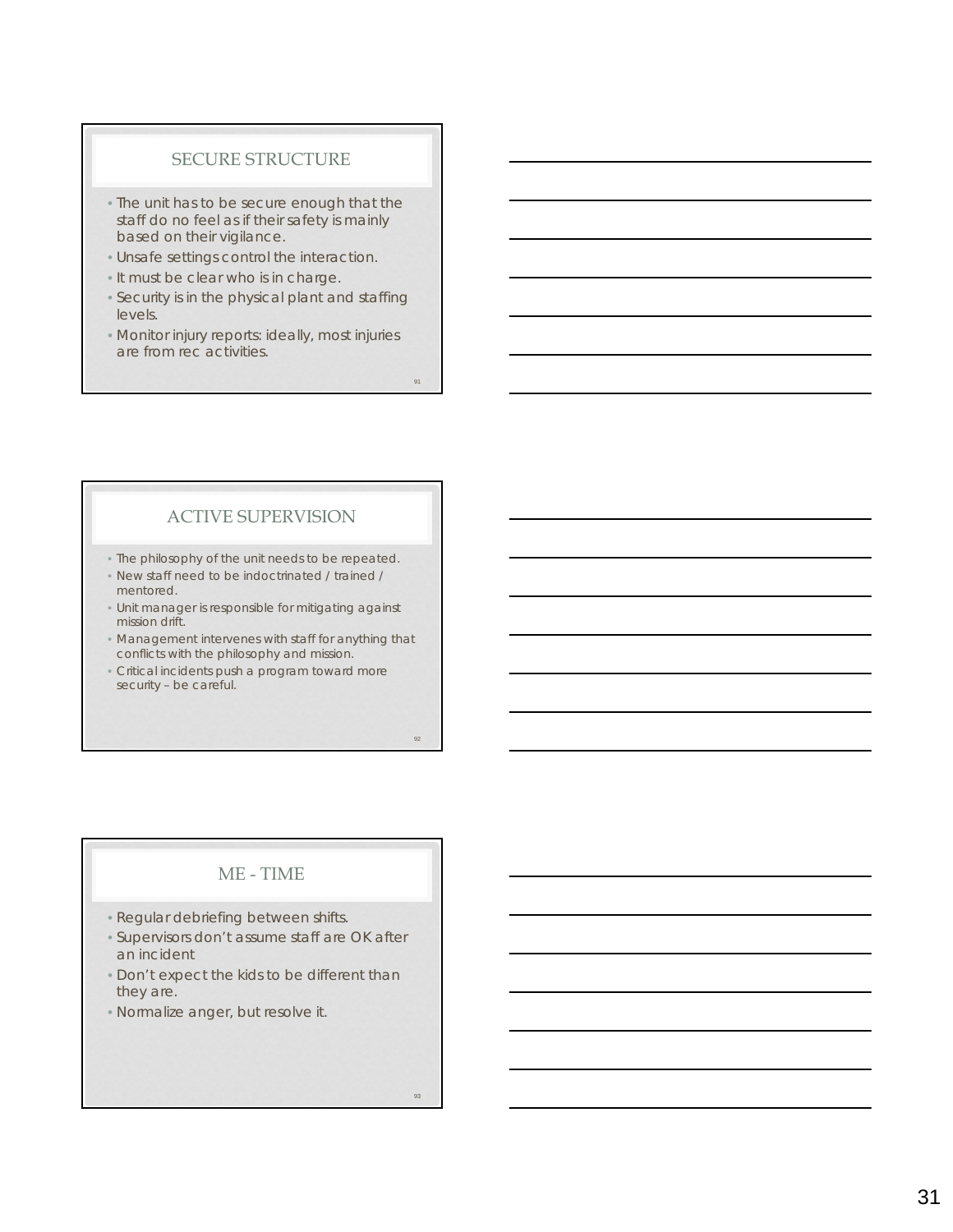#### CRITICAL INCIDENTS PLANNING

- Every unit will have critical incidents (i.e. escapes, assaults).
- Prepare a plan with upper administration for these incidents.
- Decision makers have to be supportive and aware of the risks.
- Example: Florida SVP evaluation team leader, Daniel Montaldi.
- Critical incidents cause mission creep.

## THE KEY

- The focus of intervention on MJTC is the youth staff interaction.
- At least as much effort goes into supervising / supporting staff as direct intervention with the kid.
- The principles of Authoritative parenting (Baumrind, 1991), are incorporated into the staff – youth interaction.
- Treatment techniques (e.g. CBT) are secondary to the staff – youth interaction.

## MJTC GUIDING PRINCIPLES

- Effective behavioral programming is conditioned on social bonding.
- Attitudes / behavior are socially constructed; they come out of a social context.
- Most delinquents have some social / problem solving / impulse control skills, they are just adapted to a criminal lifestyle.
- The locus of intervention should be the social interactions.

 $96$ 

94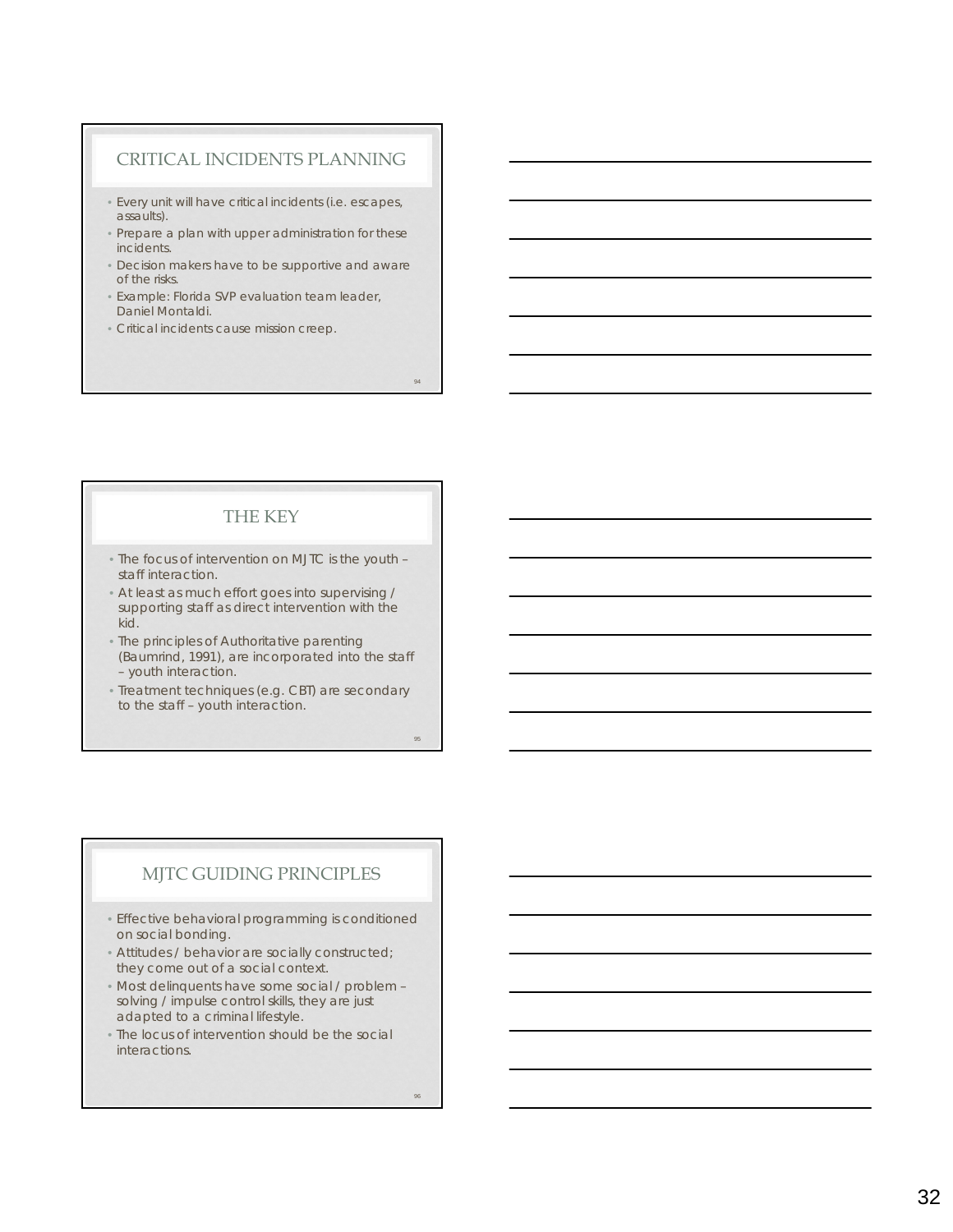#### PROGRAMMING PRINCIPLES

- Teenagers are short-sighted, concrete, impulsive, emotional, & self-centered.
- They act on gut emotion over reason.

- They reason simply and concretely.
- They don't imagine the future well.
- They don't self appraise well.
- Why?







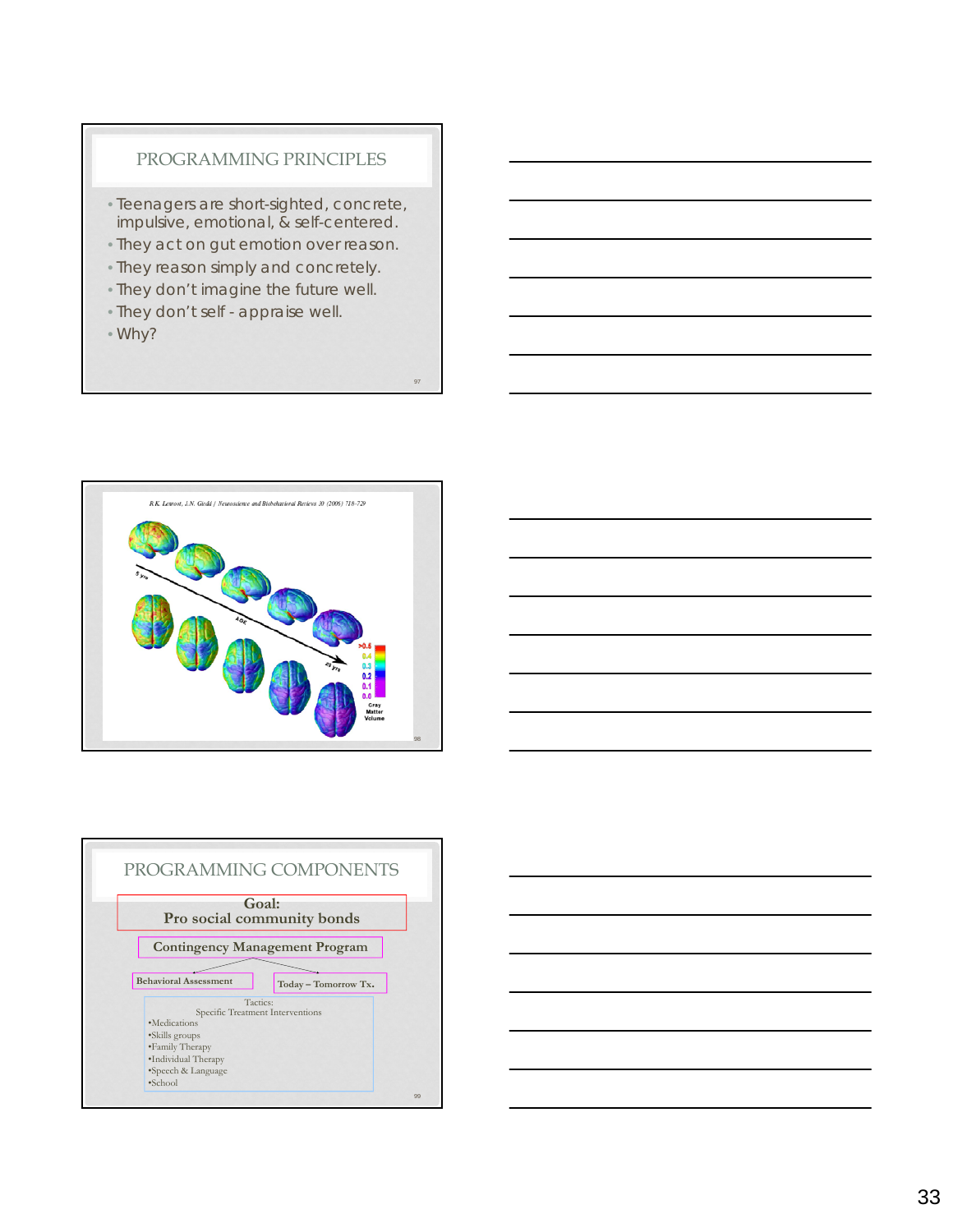#### BEHAVIORAL ASSESSMENT

#### • Data is used 4 ways:

- 1. To determine levels in the Today Tomorrow program
- 2. As a 1:1 treatment aid
- 3. To provide data driven treatment decision – making (e.g. efficacy of medication)
- 4. In overall program evaluation



## BEHAVIOR ASSESSMENT SYSTEM

- 1. Peers behavior directed at Peers
- 2. Adults behavior directed at Adults
- 3. Limits behavior following limit setting. More than just rule compliance.
- 4. School / Groups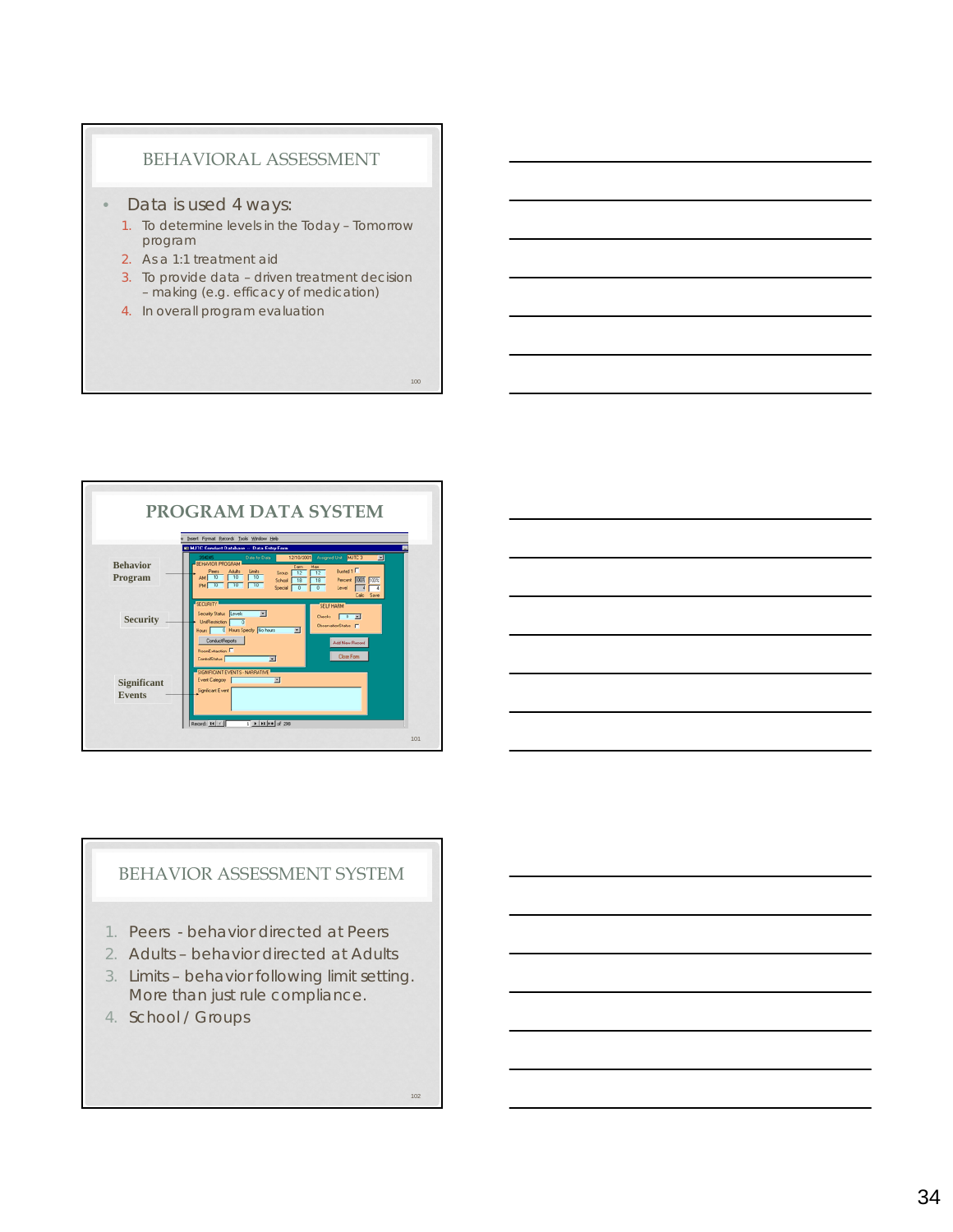



## TODAY – TOMORROW PROGRAM

• To foster involvement the program has to have:

- **Immediacy**; has to pay off fast.
- **Transparency** / Simplicity
- **Predictability**: kid has to know behavior A gets result B.
- **Equity/Impersonal**: has to be about the behavior, not the kid.
- **Achievability**: has to appear doable and rewarding to the youth.

104

## TODAY - TOMORROW

- To foster commitment the program has to:
	- Offer something the kid **values** (i.e. Nintendo, snacks, release)
	- Provide rapid **escalation of rewards** (e.g. Clubs)
	- Provide more **rewards for consistency** (e.g. favorable release reviews)
	- **Foster a stake** in the system.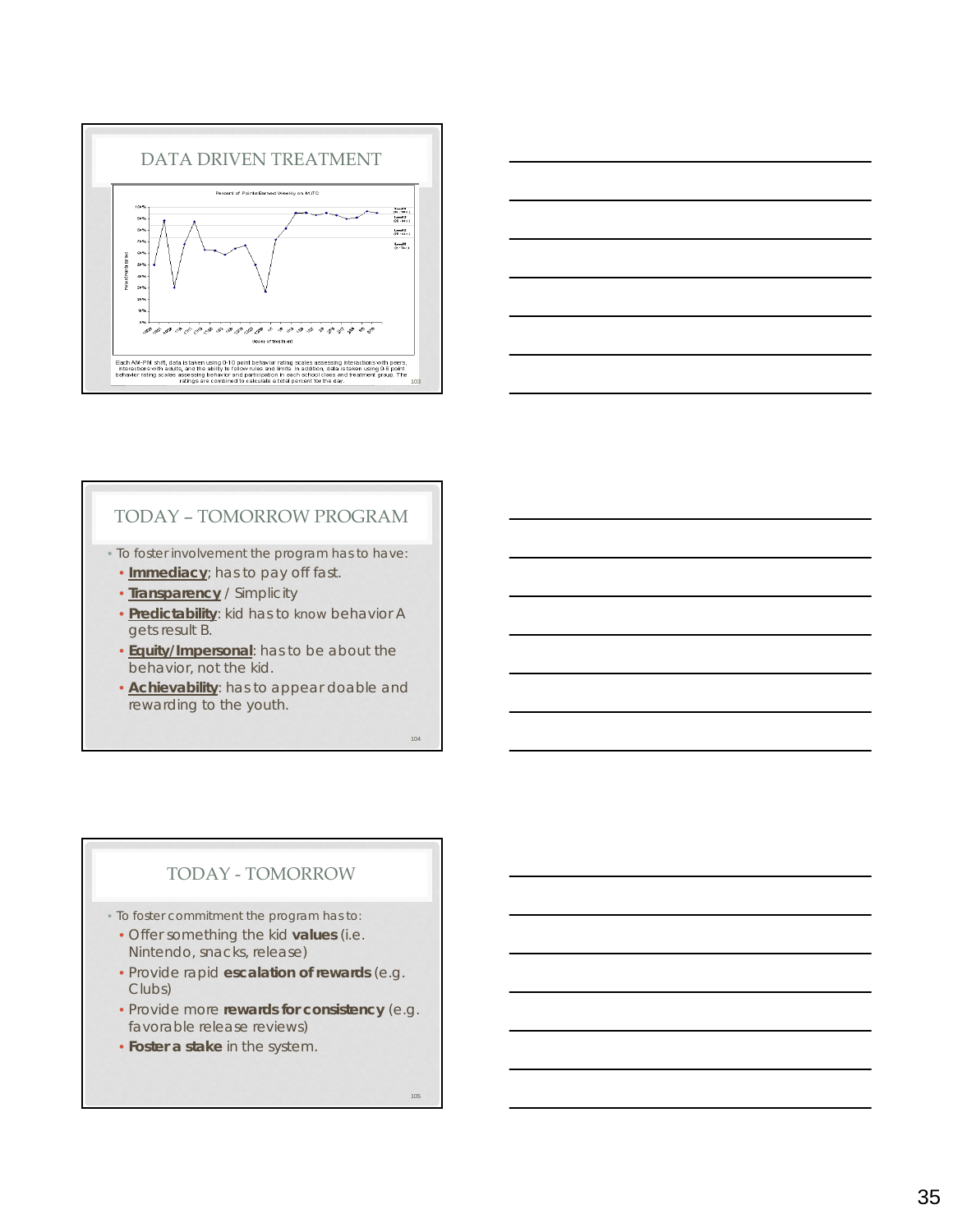| <b>TODAY'S BEHAVIOR</b>        |
|--------------------------------|
| <b>DETERMINES TOMORROW'S</b>   |
| <b>LEVEL OF PRIVILEGE</b>      |
| (LEVELS CHANGE EACH DAY)       |
| Level 4: 95-100% Excellent day |

| Level 3: 85-94% | Generally acceptable day; some<br>minor issues |
|-----------------|------------------------------------------------|
| Level 2: 75-84% | Generally poor day; problematic<br>behavior    |
| Level 1: 0-74%  | Very poor day; major behavior<br>problems      |

| PEER CLUB                                                                         | <b>CLUB 19</b>                                                                                                            | <b>CLUB 23</b>                                                                                                                                                                                                               | <b>MONEY</b>                                                                                                                                                                                                                                                                                                                                               |
|-----------------------------------------------------------------------------------|---------------------------------------------------------------------------------------------------------------------------|------------------------------------------------------------------------------------------------------------------------------------------------------------------------------------------------------------------------------|------------------------------------------------------------------------------------------------------------------------------------------------------------------------------------------------------------------------------------------------------------------------------------------------------------------------------------------------------------|
| (earned over days)                                                                | (Earned Weekly)                                                                                                           | (Earned Weekly)                                                                                                                                                                                                              | (Earned Weekly)                                                                                                                                                                                                                                                                                                                                            |
| $PQQQ$ and $PQQ$                                                                  | I evels total 19                                                                                                          | Levels total 23                                                                                                                                                                                                              | Total Levels for the week                                                                                                                                                                                                                                                                                                                                  |
| Three days in a row                                                               | (or more)                                                                                                                 | (or more)                                                                                                                                                                                                                    |                                                                                                                                                                                                                                                                                                                                                            |
| Electronic games *<br>from 8:30--9:00 pm<br>* Playstation2 and<br><b>GameBoys</b> | Club 19 Certificate<br>٠<br>Radio (in room)<br>٠<br>Electronic games<br>from 9:00-10:00 pm<br>One pack of sports<br>cards | Club 23 Certificate<br>٠<br>Boombox/CDs (in<br>room)<br>Pizza (on weekend)<br>٠<br>Two packs of sports<br>٠<br>cards<br>Vinyl card holder<br>٠<br>Choice of games at<br>٠<br><b>Clubs</b><br>Memory card<br>Extra phone call | Levels = Money<br>$24-28$ Levels = \$4.00<br>$21-23$ Levels = \$3.50<br>$19-20$ Levels = \$3.00<br>$17-18$ Levels = \$2.50<br>$15-16$ Levels = \$2.00<br>$13-14$ Levels = \$1.50<br>$11-12$ Levels = \$1.00<br>Below $10$ Levels = $$0.00$<br>Money to Spend on Canteen<br><b>Items</b><br>May earn \$4.00 each week<br>May spend up to \$7.00 per<br>week |

| <u> 1989 - Johann John Stone, markin sanadi ya kutoka mwaka wa 1989 - Amanda alikuwa mwaka wa 1989 - Amanda aliku</u> |  |  |
|-----------------------------------------------------------------------------------------------------------------------|--|--|
|                                                                                                                       |  |  |
| <u> 1989 - Johann Barnett, fransk politiker (d. 1989)</u>                                                             |  |  |
| <u> 1989 - Andrea Stadt Britain, amerikansk politik (* 1958)</u>                                                      |  |  |
| <u> 1989 - Johann John Stone, markin sammen fyrstu og fyrstu og fyrstu og fyrstu og fyrstu og fyrstu og fyrstu og</u> |  |  |
|                                                                                                                       |  |  |
|                                                                                                                       |  |  |

#### **IMPORTANCE OF DAILY LEVEL CHANGES**

- Focuses staff youth relationship on progress.
- Daily tangible connection between behavior and recognition/success.
- World of "fairness/predictability" repeated each day
- Provide a sense of mastery/positive control over their lives
- Ability to "re-group" each day (daily reconciliation)
- Opportunity to perceive self as successful

108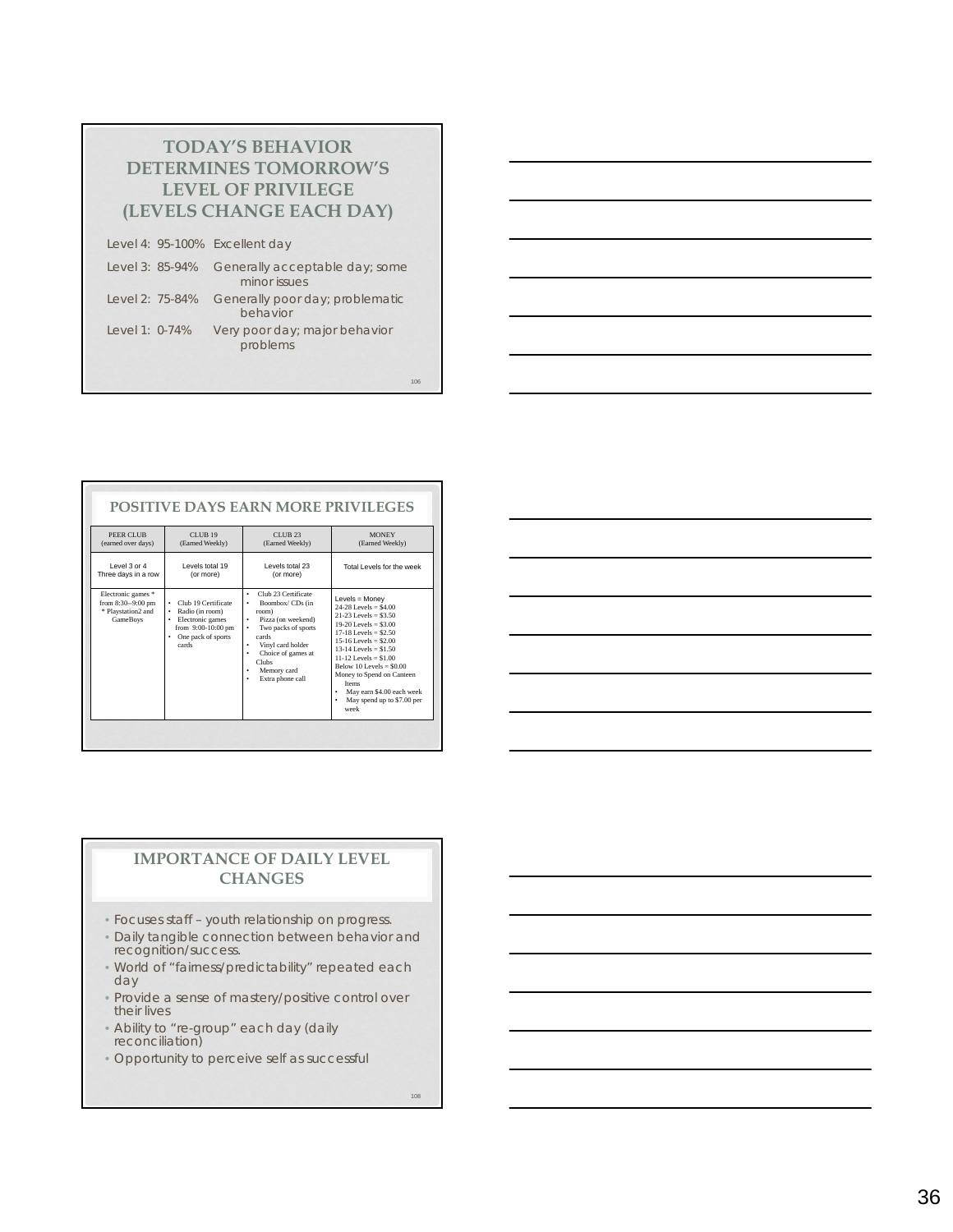## CLINICAL USE OF DATA

- 1:1 with youth: solution focused sessions
- Fostering resilience.
- Goal for staff is to structure Authoritative interaction.
- Goal for the youth is to foster Involvement and Commitment